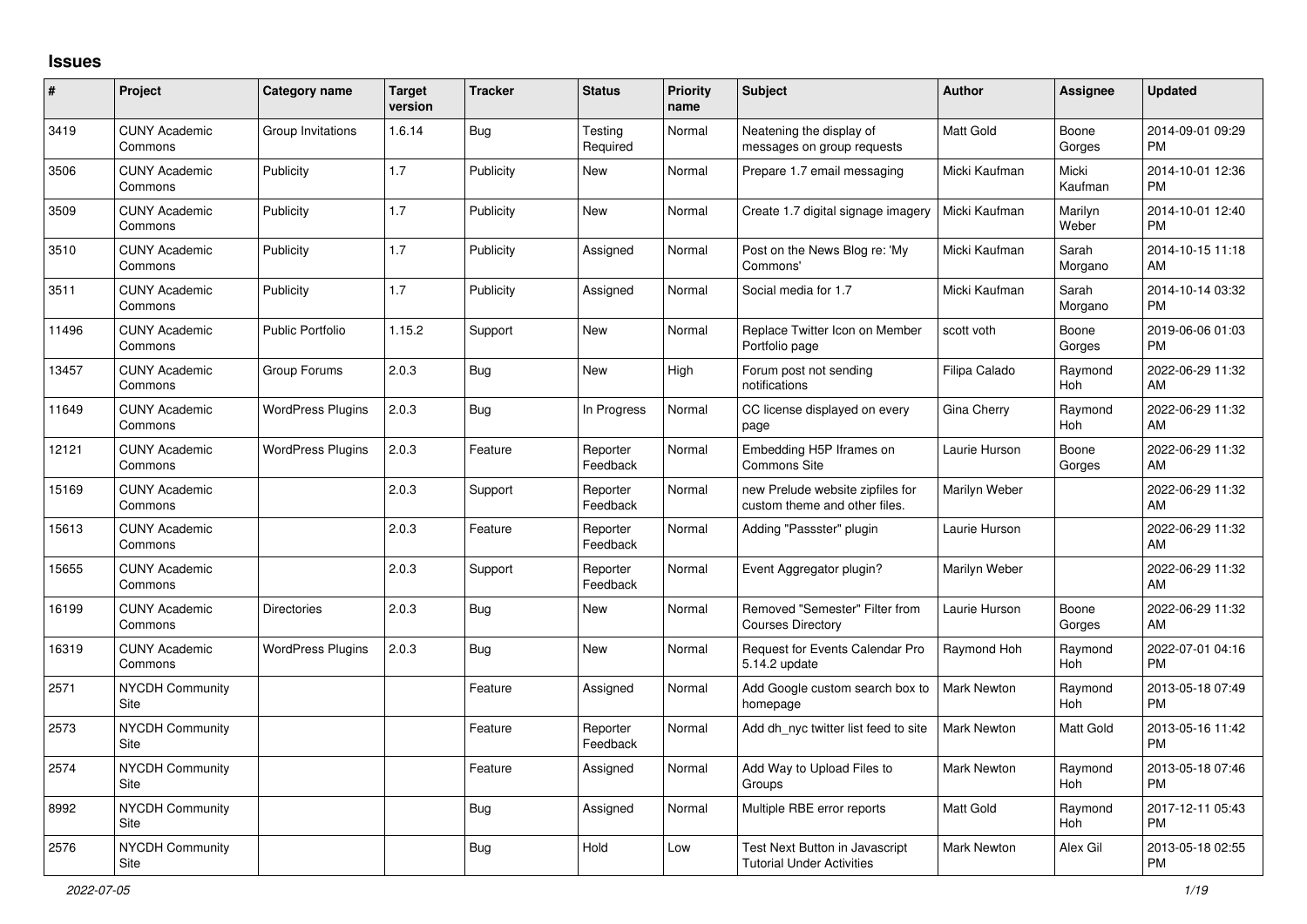| #     | Project                         | <b>Category name</b>     | <b>Target</b><br>version | <b>Tracker</b> | <b>Status</b>        | <b>Priority</b><br>name | <b>Subject</b>                                                       | <b>Author</b>           | Assignee          | <b>Updated</b>                |
|-------|---------------------------------|--------------------------|--------------------------|----------------|----------------------|-------------------------|----------------------------------------------------------------------|-------------------------|-------------------|-------------------------------|
| 2577  | <b>NYCDH Community</b><br>Site  |                          |                          | Feature        | Assigned             | Low                     | <b>Investigate Potential to Add Links</b><br>to the Forum            | <b>Mark Newton</b>      | Alex Gil          | 2013-05-16 09:40<br><b>PM</b> |
| 2618  | NYCDH Community<br>Site         |                          |                          | <b>Bug</b>     | Assigned             | Low                     | Mark blogs as spam when created<br>by users marked as spam           | <b>Matt Gold</b>        | Boone<br>Gorges   | 2013-06-09 11:38<br><b>PM</b> |
| 11968 | JustPublics@365<br>MediaCamp    |                          |                          | Feature        | <b>New</b>           | Normal                  | Nanoscience Retractable Display<br>Unit                              | Donald Cherry           | Bonnie<br>Eissner | 2021-02-19 08:50<br>AM        |
| 16294 | <b>CUNY Academic</b><br>Commons |                          |                          | Bug            | <b>New</b>           | Urgent                  | CAC is down                                                          | Raffi<br>Khatchadourian |                   | 2022-06-27 02:00<br><b>PM</b> |
| 15685 | <b>CUNY Academic</b><br>Commons |                          |                          | Support        | <b>New</b>           | High                    | problem with chrome?                                                 | Marilyn Weber           |                   | 2022-04-25 03:40<br><b>PM</b> |
| 14784 | <b>CUNY Academic</b><br>Commons |                          |                          | Support        | Reporter<br>Feedback | Normal                  | User report of logo problem when<br>using Customizer theme           | Marilyn Weber           |                   | 2021-09-17 10:25<br>AM        |
| 14792 | <b>CUNY Academic</b><br>Commons |                          |                          | <b>Bug</b>     | <b>New</b>           | Normal                  | Inconsistent email notifications<br>from gravity forms               | Raffi<br>Khatchadourian |                   | 2021-10-04 01:50<br><b>PM</b> |
| 14908 | <b>CUNY Academic</b><br>Commons | Performance              |                          | <b>Bug</b>     | <b>New</b>           | Normal                  | Stale object cache on cdev                                           | Raymond Hoh             | Boone<br>Gorges   | 2021-12-07 09:45<br>AM        |
| 14936 | <b>CUNY Academic</b><br>Commons |                          |                          | <b>Bug</b>     | New                  | Normal                  | Commons websites blocked by<br>SPS campus network                    | Laurie Hurson           |                   | 2021-11-03 03:57<br><b>PM</b> |
| 14940 | <b>CUNY Academic</b><br>Commons |                          |                          | Bug            | <b>New</b>           | Normal                  | Discrepancy between Commons<br>profile "sites" and actual # of sites | Laurie Hurson           |                   | 2021-11-08 11:09<br>AM        |
| 15045 | <b>CUNY Academic</b><br>Commons |                          |                          | Support        | <b>New</b>           | Normal                  | no result for KCeL in the search<br>box on the commons               | Marilyn Weber           |                   | 2021-12-10 11:29<br>AM        |
| 15260 | <b>CUNY Academic</b><br>Commons |                          |                          | Support        | Reporter<br>Feedback | Normal                  | Diacritical markings   European<br>Stages                            | Marilyn Weber           |                   | 2022-02-04 08:16<br>AM        |
| 15370 | <b>CUNY Academic</b><br>Commons |                          |                          | Support        | Reporter<br>Feedback | Normal                  | All-in-One Event Calendar?                                           | Marilyn Weber           |                   | 2022-02-17 11:03<br>AM        |
| 15516 | <b>CUNY Academic</b><br>Commons | <b>WordPress Plugins</b> |                          | Bug            | Reporter<br>Feedback | Normal                  | Can't publish or save draft of post<br>on wordpress.com              | Raffi<br>Khatchadourian | Raymond<br>Hoh    | 2022-03-02 05:52<br><b>PM</b> |
| 15565 | <b>CUNY Academic</b><br>Commons |                          |                          | Support        | New                  | Normal                  | Events - send updates to an email<br>listserv                        | Marilyn Weber           |                   | 2022-03-10 01:06<br><b>PM</b> |
| 15757 | <b>CUNY Academic</b><br>Commons |                          |                          | <b>Bug</b>     | New                  | Normal                  | Members # do not match                                               | Laurie Hurson           |                   | 2022-03-30 04:52<br><b>PM</b> |
| 15767 | <b>CUNY Academic</b><br>Commons | WordPress (misc)         |                          | Support        | New                  | Normal                  | Site loading slowly                                                  | scott voth              | Boone<br>Gorges   | 2022-04-04 08:56<br><b>PM</b> |
| 16099 | <b>CUNY Academic</b><br>Commons |                          |                          | Support        | Reporter<br>Feedback | Normal                  | request for Newsletter Glue                                          | Marilyn Weber           |                   | 2022-05-13 12:14<br><b>PM</b> |
| 16110 | <b>CUNY Academic</b><br>Commons |                          |                          | Support        | Reporter<br>Feedback | Normal                  | remove Creative Commons<br>license from pages?                       | Marilyn Weber           | Raymond<br>Hoh    | 2022-05-17 06:11<br>PM        |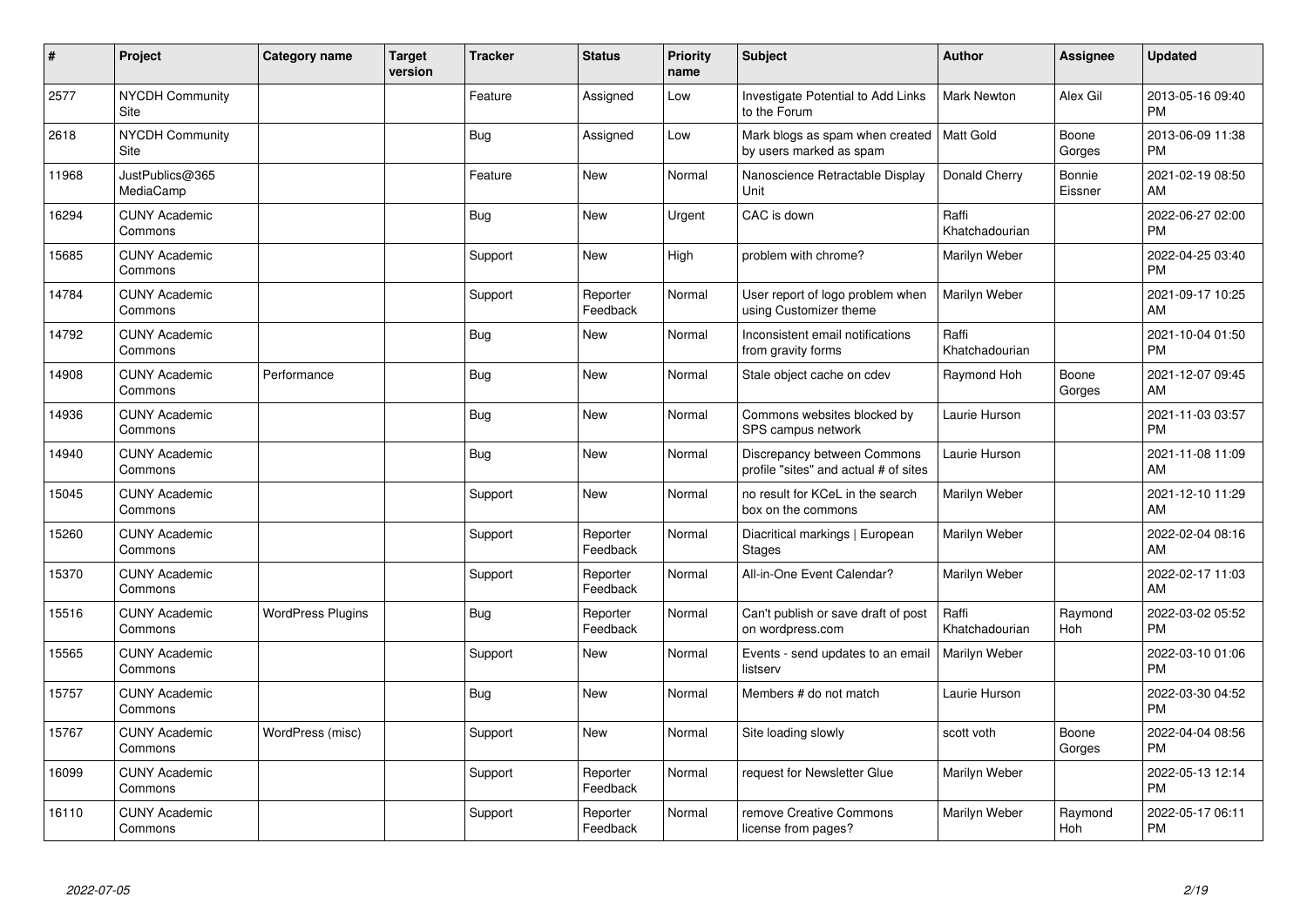| $\#$  | Project                                                                 | Category name                  | <b>Target</b><br>version | <b>Tracker</b> | <b>Status</b>        | <b>Priority</b><br>name | <b>Subject</b>                                                                             | Author                  | Assignee            | <b>Updated</b>                |
|-------|-------------------------------------------------------------------------|--------------------------------|--------------------------|----------------|----------------------|-------------------------|--------------------------------------------------------------------------------------------|-------------------------|---------------------|-------------------------------|
| 16177 | <b>CUNY Academic</b><br>Commons                                         | Reply By Email                 |                          | <b>Bug</b>     | <b>New</b>           | Normal                  | Switch to Inbound mode for RBE                                                             | Raymond Hoh             | Raymond<br>Hoh      | 2022-05-30 04:32<br>PM.       |
| 16245 | <b>CUNY Academic</b><br>Commons                                         | WordPress (misc)               |                          | <b>Bug</b>     | Reporter<br>Feedback | Normal                  | Save Button missing on<br>WordPress Profile page                                           | scott voth              | Raymond<br>Hoh      | 2022-06-16 03:09<br><b>PM</b> |
| 16255 | <b>CUNY Academic</b><br>Commons                                         | WordPress (misc)               |                          | Bug            | <b>New</b>           | Normal                  | Need to define 'MULTISITE'<br>constant in wp-config.php                                    | Raymond Hoh             |                     | 2022-06-19 09:31<br>AM.       |
| 16290 | <b>CUNY Academic</b><br>Commons                                         |                                |                          | Feature        | Reporter<br>Feedback | Normal                  | Add Table Of Contents Block<br>plug-in                                                     | Raffi<br>Khatchadourian |                     | 2022-06-24 10:26<br>AM        |
| 16307 | <b>CUNY Academic</b><br>Commons                                         |                                |                          | <b>Bug</b>     | New                  | Normal                  | Add brief messaging to<br>accept/decline group membership<br>requests                      | <b>Matt Gold</b>        | Boone<br>Gorges     | 2022-06-27 06:13<br><b>PM</b> |
| 16314 | <b>CUNY Academic</b><br>Commons                                         | <b>WordPress Plugins</b>       |                          | Feature        | <b>New</b>           | Normal                  | Install Multicollab plug-in?                                                               | Raffi<br>Khatchadourian |                     | 2022-06-29 03:44<br><b>PM</b> |
| 16318 | <b>CUNY Academic</b><br>Commons                                         |                                |                          | Bug            | <b>New</b>           | Normal                  | Unable to Access block editor or<br>embed YouTube videos in new<br>pages, in one site only | <b>Syelle Graves</b>    |                     | 2022-07-01 06:53<br><b>PM</b> |
| 16332 | <b>CUNY Academic</b><br>Commons                                         |                                |                          | Feature        | <b>New</b>           | Normal                  | Refining the OER Tag: Remove<br>OER tag option from Creation<br>Process                    | Laurie Hurson           |                     | 2022-07-05 01:07<br><b>PM</b> |
| 12062 | AD/O365 Transition<br>from NonMatric to<br><b>Matriculated Students</b> |                                |                          | Feature        | In Progress          | Normal                  | create solution and console<br>project                                                     | Emilio Rodriguez        | Emilio<br>Rodriguez | 2019-11-12 03:56<br><b>PM</b> |
| 10439 | <b>CUNY Academic</b><br>Commons                                         | Design                         | 2.1.0                    | Design/UX      | <b>New</b>           | Normal                  | Create Style Guide for Commons                                                             | Sonja Leix              | Sara Cannon         | 2022-06-28 01:43<br><b>PM</b> |
| 13891 | <b>CUNY Academic</b><br>Commons                                         | Internal Tools and<br>Workflow | 2.1.0                    | Feature        | <b>New</b>           | Normal                  | Migrate automated linting to<br>GitHub Actions                                             | <b>Boone Gorges</b>     | Jeremy Felt         | 2022-06-29 11:13<br>AM        |
| 13946 | <b>CUNY Academic</b><br>Commons                                         | <b>WordPress Plugins</b>       | 2.1.0                    | Support        | Assigned             | Normal                  | Custom Embed handler For<br>OneDrive files                                                 | scott voth              | Raymond<br>Hoh      | 2022-05-26 10:46<br>AM        |
| 15194 | <b>CUNY Academic</b><br>Commons                                         | Internal Tools and<br>Workflow | 2.1.0                    | Feature        | <b>New</b>           | Normal                  | PHPCS sniff for un-restored<br>switch_to_blog() calls                                      | <b>Boone Gorges</b>     | Jeremy Felt         | 2022-05-26 10:45<br>AM        |
| 15883 | <b>CUNY Academic</b><br>Commons                                         |                                | 2.1.0                    | Feature        | New                  | Normal                  | Release BPGES update                                                                       | <b>Boone Gorges</b>     | Boone<br>Gorges     | 2022-05-26 10:39<br>AM        |
| 370   | <b>CUNY Academic</b><br>Commons                                         | Registration                   | Future<br>release        | Feature        | Assigned             | High                    | <b>Guest Accounts</b>                                                                      | <b>Matt Gold</b>        | Matt Gold           | 2015-04-09 09:33<br><b>PM</b> |
| 5691  | <b>CUNY Academic</b><br>Commons                                         | <b>Blogs (BuddyPress)</b>      | Future<br>release        | Bug            | Assigned             | High                    | Differing numbers on Sites display                                                         | Matt Gold               | Raymond<br>Hoh      | 2016-06-13 01:37<br><b>PM</b> |
| 287   | <b>CUNY Academic</b><br>Commons                                         | WordPress (misc)               | Future<br>release        | Feature        | Assigned             | Normal                  | Create troubleshooting tool for<br>account sign-up                                         | Matt Gold               | Boone<br>Gorges     | 2015-11-09 06:17<br><b>PM</b> |
| 308   | <b>CUNY Academic</b><br>Commons                                         | Registration                   | Future<br>release        | Feature        | New                  | Normal                  | Group recommendations for<br>signup process                                                | Boone Gorges            | Samantha<br>Raddatz | 2015-11-09 05:07<br><b>PM</b> |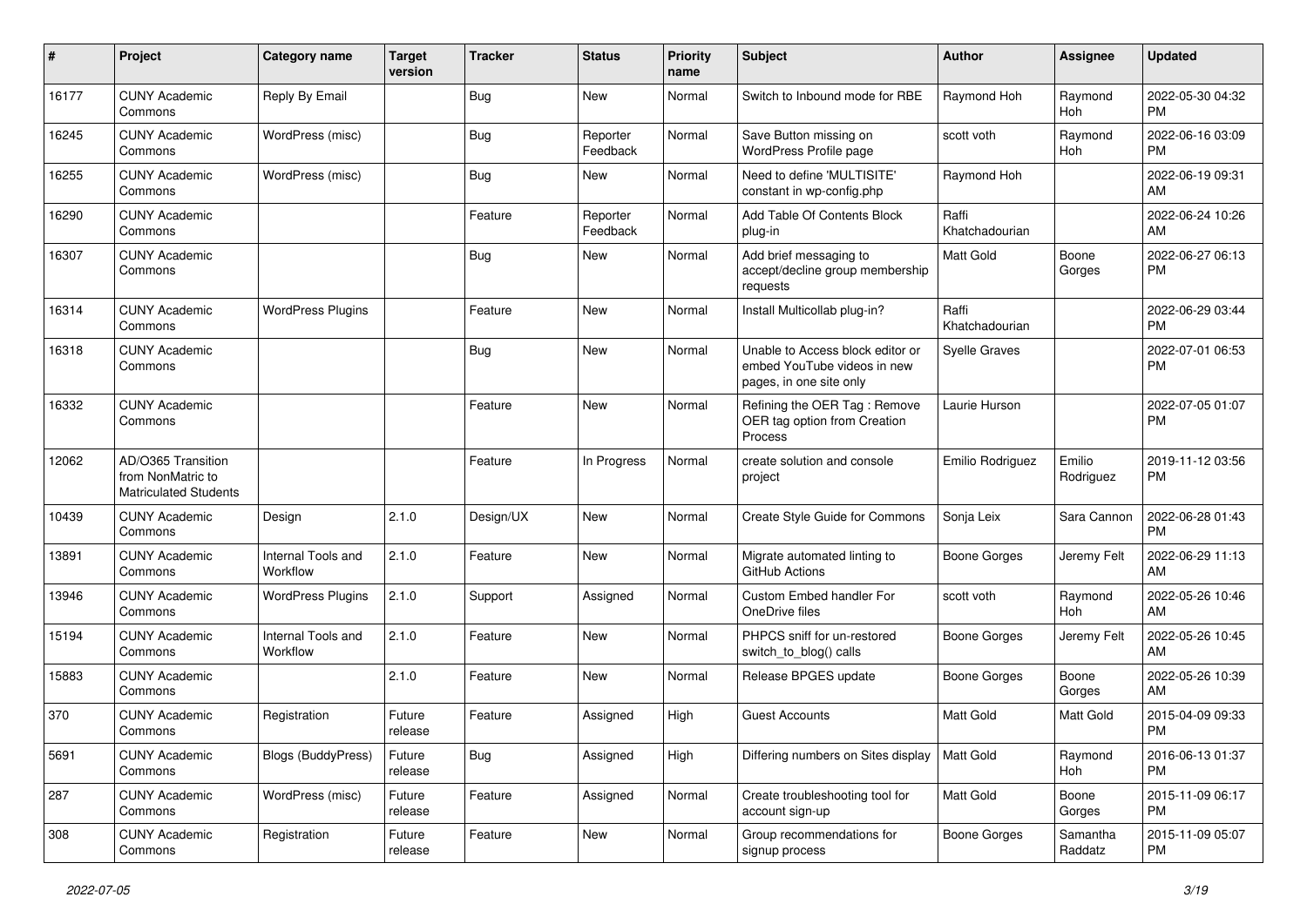| #    | Project                         | <b>Category name</b>     | Target<br>version | <b>Tracker</b> | <b>Status</b> | <b>Priority</b><br>name | <b>Subject</b>                                                       | <b>Author</b>            | Assignee            | <b>Updated</b>                |
|------|---------------------------------|--------------------------|-------------------|----------------|---------------|-------------------------|----------------------------------------------------------------------|--------------------------|---------------------|-------------------------------|
| 364  | <b>CUNY Academic</b><br>Commons | <b>WordPress Plugins</b> | Future<br>release | Feature        | New           | Normal                  | <b>Bulletin Board</b>                                                | Matt Gold                |                     | 2015-01-05 08:50<br><b>PM</b> |
| 365  | <b>CUNY Academic</b><br>Commons | WordPress (misc)         | Future<br>release | Feature        | Assigned      | Normal                  | <b>Create Mouseover Tooltips</b><br>throughout Site                  | <b>Matt Gold</b>         | Chris Stein         | 2015-11-09 06:18<br><b>PM</b> |
| 377  | <b>CUNY Academic</b><br>Commons | BuddyPress (misc)        | Future<br>release | Feature        | Assigned      | Normal                  | Like buttons                                                         | Matt Gold                | Boone<br>Gorges     | 2010-11-16 05:13<br><b>PM</b> |
| 412  | <b>CUNY Academic</b><br>Commons | <b>WordPress Themes</b>  | Future<br>release | Feature        | Assigned      | Normal                  | <b>Featured Themes</b>                                               | Matt Gold                | Dominic<br>Giglio   | 2015-01-05 08:44<br><b>PM</b> |
| 435  | <b>CUNY Academic</b><br>Commons | BuddyPress (misc)        | Future<br>release | Feature        | Assigned      | Normal                  | Include Avatar Images in Forum<br><b>Post Notification Emails</b>    | <b>Matt Gold</b>         | Boone<br>Gorges     | 2010-12-08 12:40<br><b>PM</b> |
| 481  | <b>CUNY Academic</b><br>Commons | Groups (misc)            | Future<br>release | Feature        | Assigned      | Normal                  | ability to archive inactive groups<br>and blogs                      | <b>Michael Mandiberg</b> | Samantha<br>Raddatz | 2015-11-09 05:56<br><b>PM</b> |
| 497  | <b>CUNY Academic</b><br>Commons | <b>WordPress Plugins</b> | Future<br>release | Feature        | Assigned      | Normal                  | Drag and Drop Ordering on<br><b>Gallery Post Plugin</b>              | <b>Matt Gold</b>         | <b>Ron Rennick</b>  | 2015-11-09 06:18<br><b>PM</b> |
| 500  | <b>CUNY Academic</b><br>Commons | BuddyPress (misc)        | Future<br>release | Feature        | Assigned      | Normal                  | <b>Export Group Data</b>                                             | Matt Gold                | Boone<br>Gorges     | 2010-12-19 12:09<br><b>PM</b> |
| 554  | <b>CUNY Academic</b><br>Commons | BuddyPress (misc)        | Future<br>release | Feature        | Assigned      | Normal                  | Add Trackback notifications to<br>site-wide activity feed            | Matt Gold                | Boone<br>Gorges     | 2015-11-09 06:19<br><b>PM</b> |
| 585  | <b>CUNY Academic</b><br>Commons | Group Forums             | Future<br>release | Feature        | Assigned      | Normal                  | Merge Forum Topics                                                   | Sarah Morgano            | Boone<br>Gorges     | 2011-07-06 04:11<br><b>PM</b> |
| 599  | <b>CUNY Academic</b><br>Commons | BuddyPress (misc)        | Future<br>release | Feature        | Assigned      | Normal                  | Consider adding rating plugins for<br><b>BuddyPress/BBPress</b>      | <b>Matt Gold</b>         | Boone<br>Gorges     | 2011-08-22 06:50<br><b>PM</b> |
| 618  | <b>CUNY Academic</b><br>Commons | <b>BuddyPress Docs</b>   | Future<br>release | Feature        | Assigned      | Normal                  | <b>BuddyPress Docs: export formats</b>                               | <b>Boone Gorges</b>      | Boone<br>Gorges     | 2015-11-09 05:38<br><b>PM</b> |
| 635  | <b>CUNY Academic</b><br>Commons | BuddyPress (misc)        | Future<br>release | Feature        | Assigned      | Normal                  | Big Blue Button -<br>Videoconferencing in Groups and<br><b>Blogs</b> | Matt Gold                | Boone<br>Gorges     | 2011-03-14 03:24<br><b>PM</b> |
| 653  | <b>CUNY Academic</b><br>Commons | Group Blogs              | Future<br>release | Feature        | Assigned      | Normal                  | Redesign Integration of Groups<br>and Blogs                          | <b>Matt Gold</b>         | Samantha<br>Raddatz | 2015-11-09 05:40<br><b>PM</b> |
| 658  | <b>CUNY Academic</b><br>Commons | <b>WordPress Plugins</b> | Future<br>release | Feature        | Assigned      | Normal                  | Rebulid Sitewide Tag Suggestion                                      | <b>Matt Gold</b>         | Boone<br>Gorges     | 2015-01-05 08:47<br><b>PM</b> |
| 860  | <b>CUNY Academic</b><br>Commons | Design                   | Future<br>release | Design/UX      | Assigned      | Normal                  | <b>Standardize Button Treatment</b><br>Across the Commons            | Chris Stein              | Chris Stein         | 2014-05-01 09:45<br>AM        |
| 1105 | <b>CUNY Academic</b><br>Commons | WordPress (misc)         | Future<br>release | Feature        | Assigned      | Normal                  | Rephrase Blog Privacy Options                                        | Matt Gold                | Samantha<br>Raddatz | 2015-11-09 06:19<br><b>PM</b> |
| 1422 | <b>CUNY Academic</b><br>Commons | <b>BuddyPress Docs</b>   | Future<br>release | Feature        | Assigned      | Normal                  | Make "created Doc" activity icons<br>non-mini                        | <b>Boone Gorges</b>      | Boone<br>Gorges     | 2015-11-09 05:48<br><b>PM</b> |
| 1460 | <b>CUNY Academic</b><br>Commons | Analytics                | Future<br>release | Feature        | Assigned      | Normal                  | Update System Report                                                 | <b>Brian Foote</b>       | Boone<br>Gorges     | 2015-11-09 06:13<br><b>PM</b> |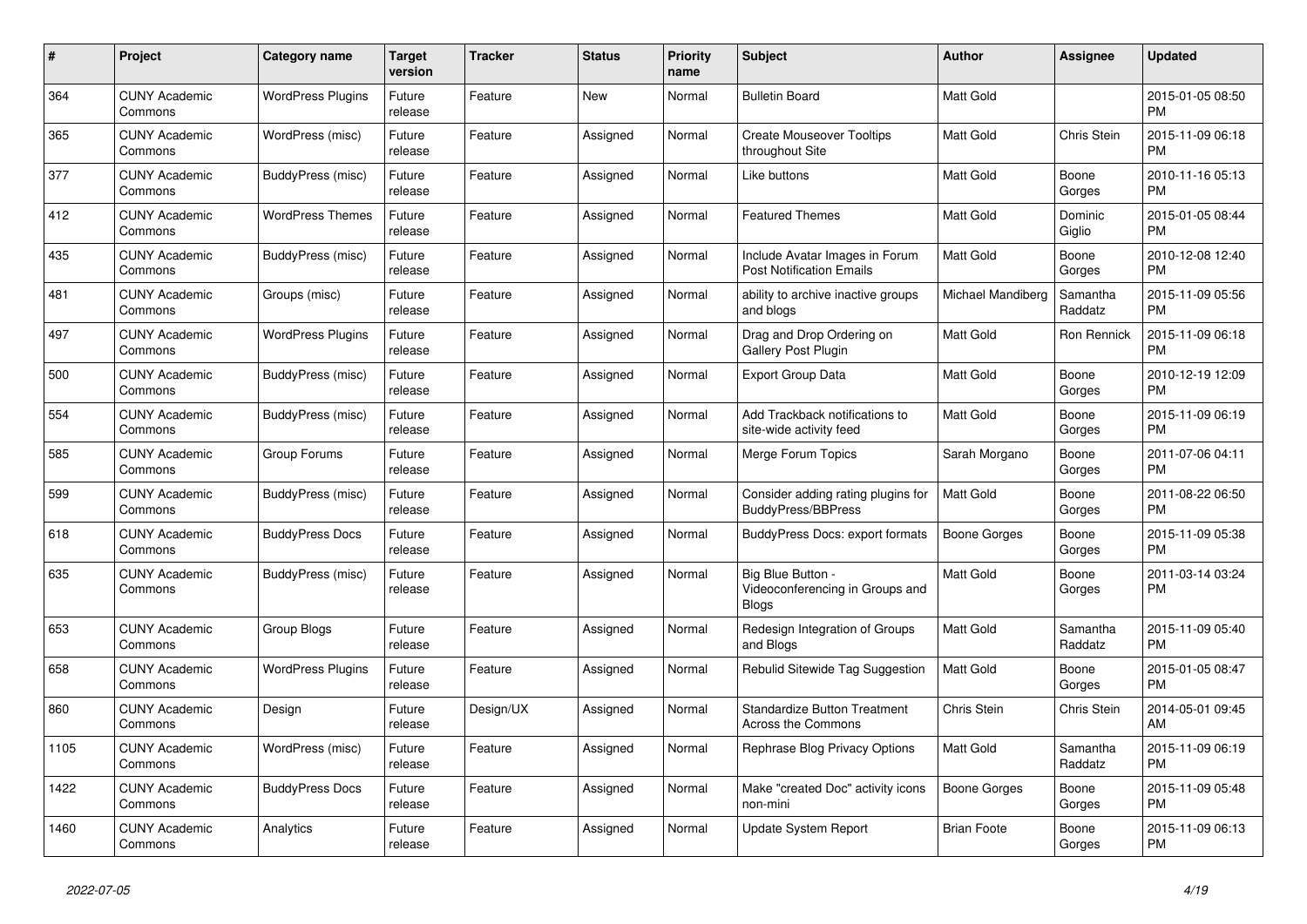| #    | Project                         | <b>Category name</b>    | <b>Target</b><br>version | <b>Tracker</b> | <b>Status</b>        | <b>Priority</b><br>name | <b>Subject</b>                                                                 | Author              | <b>Assignee</b>   | <b>Updated</b>                |
|------|---------------------------------|-------------------------|--------------------------|----------------|----------------------|-------------------------|--------------------------------------------------------------------------------|---------------------|-------------------|-------------------------------|
| 1508 | <b>CUNY Academic</b><br>Commons | WordPress (misc)        | Future<br>release        | Feature        | Assigned             | Normal                  | Share login cookies across<br>mapped domains                                   | <b>Boone Gorges</b> | Boone<br>Gorges   | 2012-07-02 12:12<br>PM.       |
| 1544 | <b>CUNY Academic</b><br>Commons | Groups (misc)           | Future<br>release        | Feature        | Reporter<br>Feedback | Normal                  | Group Filtering and Sorting                                                    | <b>Matt Gold</b>    | Chris Stein       | 2019-03-01 02:25<br><b>PM</b> |
| 1744 | <b>CUNY Academic</b><br>Commons | <b>BuddyPress Docs</b>  | Future<br>release        | Feature        | Assigned             | Normal                  | Spreadsheet-style Docs                                                         | <b>Boone Gorges</b> | Boone<br>Gorges   | 2015-11-09 06:13<br><b>PM</b> |
| 1888 | <b>CUNY Academic</b><br>Commons | Home Page               | Future<br>release        | Feature        | Assigned             | Normal                  | Refactor BP MPO Activity Filter to<br>support proper pagination                | Sarah Morgano       | Boone<br>Gorges   | 2014-05-01 07:11<br><b>PM</b> |
| 2167 | <b>CUNY Academic</b><br>Commons | WordPress (misc)        | Future<br>release        | Bug            | Assigned             | Normal                  | CAC-Livestream Plugin Issues                                                   | Michael Smith       | Dominic<br>Giglio | 2015-01-02 03:06<br><b>PM</b> |
| 2523 | <b>CUNY Academic</b><br>Commons | <b>BuddyPress Docs</b>  | Future<br>release        | Feature        | Assigned             | Normal                  | Allow Users to Upload Images to<br>BP Docs                                     | <b>Matt Gold</b>    | Boone<br>Gorges   | 2015-11-09 06:14<br><b>PM</b> |
| 2753 | <b>CUNY Academic</b><br>Commons | <b>Public Portfolio</b> | Future<br>release        | Feature        | New                  | Normal                  | Create actual actual tagification in<br>academic interests and other<br>fields | Micki Kaufman       | Boone<br>Gorges   | 2015-01-05 08:52<br><b>PM</b> |
| 2754 | <b>CUNY Academic</b><br>Commons | Design                  | Future<br>release        | Feature        | Assigned             | Normal                  | Determine strategy for CAC logo<br>handling in top header                      | Micki Kaufman       | Chris Stein       | 2015-01-05 08:53<br><b>PM</b> |
| 2832 | <b>CUNY Academic</b><br>Commons | <b>Public Portfolio</b> | Future<br>release        | Feature        | Assigned             | Normal                  | Improve interface for (not)<br>auto-linking profile fields                     | Boone Gorges        | Chris Stein       | 2015-01-05 08:52<br><b>PM</b> |
| 2881 | <b>CUNY Academic</b><br>Commons | <b>Public Portfolio</b> | Future<br>release        | Feature        | Assigned             | Normal                  | Redesign the UX for Profiles                                                   | Chris Stein         | Chris Stein       | 2016-10-13 12:45<br><b>PM</b> |
| 3002 | <b>CUNY Academic</b><br>Commons | Search                  | Future<br>release        | Feature        | Assigned             | Normal                  | Overhaul CAC search by using<br>external search appliance                      | <b>Boone Gorges</b> | Boone<br>Gorges   | 2020-07-15 03:05<br>PM.       |
| 3042 | <b>CUNY Academic</b><br>Commons | <b>Public Portfolio</b> | Future<br>release        | Feature        | Assigned             | Normal                  | Browsing member interests                                                      | Matt Gold           | Boone<br>Gorges   | 2015-03-21 09:04<br>PM.       |
| 3059 | <b>CUNY Academic</b><br>Commons | Group Forums            | Future<br>release        | Design/UX      | New                  | Normal                  | Forum Post Permissable Content<br><b>Explanatory Text</b>                      | Chris Stein         | Chris Stein       | 2015-04-02 11:27<br>AM        |
| 3090 | <b>CUNY Academic</b><br>Commons | Twitter page            | Future<br>release        | Feature        | Assigned             | Normal                  | Prevent Retweets from showing<br>up on Commons twitter page                    | <b>Matt Gold</b>    | <b>Tahir Butt</b> | 2016-10-24 11:31<br>AM        |
| 3192 | <b>CUNY Academic</b><br>Commons | Group Forums            | Future<br>release        | Feature        | Assigned             | Normal                  | Customizable forum views for<br>bbPress 2.x group forums                       | Boone Gorges        | Raymond<br>Hoh    | 2015-11-09 12:47<br><b>PM</b> |
| 3193 | <b>CUNY Academic</b><br>Commons | Group Forums            | Future<br>release        | Feature        | Assigned             | Normal                  | bbPress 2.x dynamic roles and<br><b>RBE</b>                                    | <b>Boone Gorges</b> | Boone<br>Gorges   | 2014-09-30 01:30<br>PM        |
| 3220 | <b>CUNY Academic</b><br>Commons | Public Portfolio        | Future<br>release        | Feature        | Assigned             | Normal                  | Add indent/outdent option to<br>Formatting Buttons on Profile<br>Page          | <b>Matt Gold</b>    | Boone<br>Gorges   | 2014-05-21 10:39<br><b>PM</b> |
| 3308 | <b>CUNY Academic</b><br>Commons | Group Invitations       | Future<br>release        | Feature        | Assigned             | Normal                  | Allow members to rescind group<br>invitations                                  | Matt Gold           | Boone<br>Gorges   | 2015-04-01 08:53<br><b>PM</b> |
| 3330 | <b>CUNY Academic</b><br>Commons | My Commons              | Future<br>release        | Feature        | Assigned             | Normal                  | "Commons Information" tool                                                     | Boone Gorges        | Chris Stein       | 2014-09-22 08:46<br><b>PM</b> |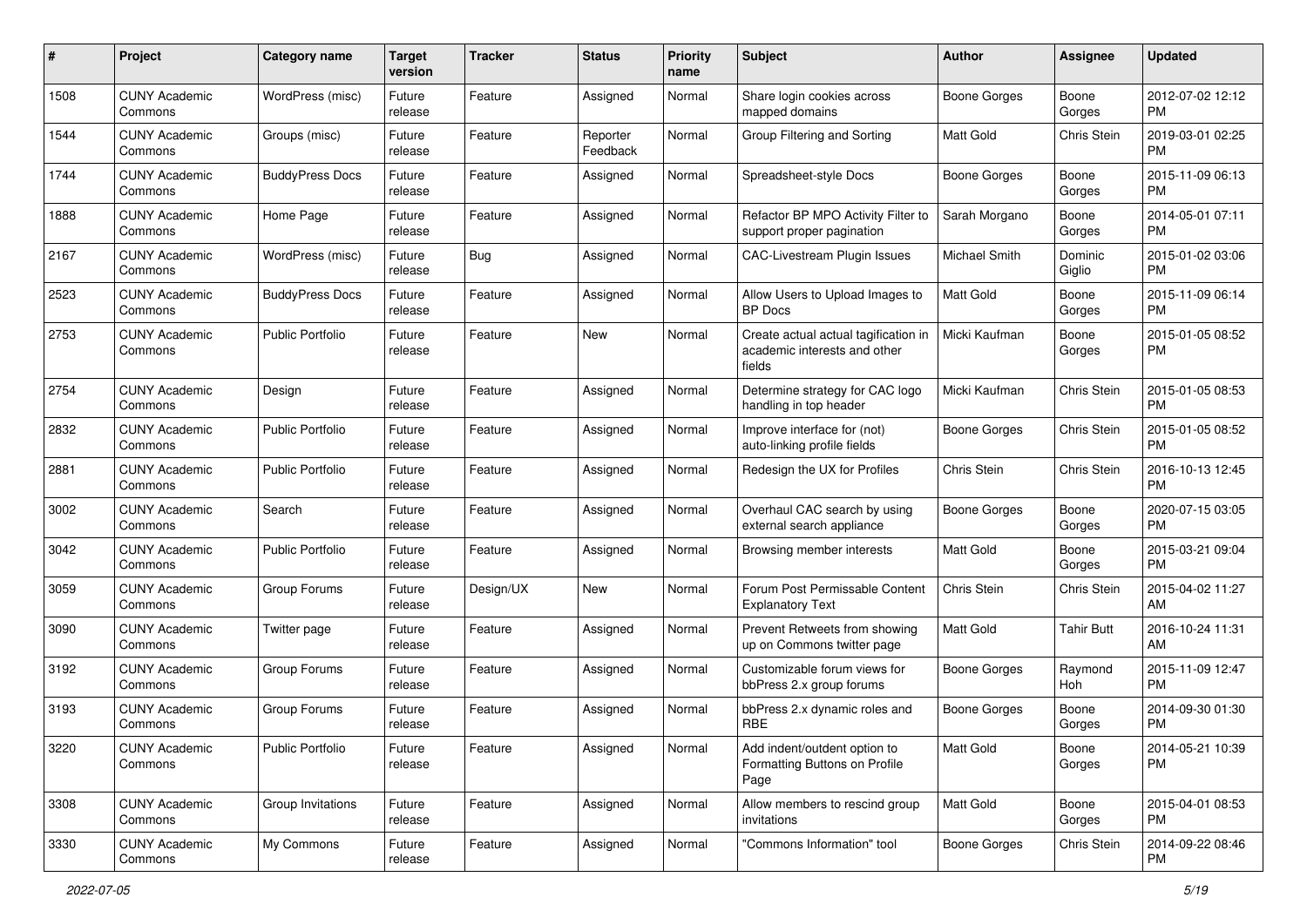| #    | Project                         | <b>Category name</b>     | <b>Target</b><br>version | <b>Tracker</b> | <b>Status</b> | <b>Priority</b><br>name | <b>Subject</b>                                                             | <b>Author</b>        | <b>Assignee</b>     | <b>Updated</b>                |
|------|---------------------------------|--------------------------|--------------------------|----------------|---------------|-------------------------|----------------------------------------------------------------------------|----------------------|---------------------|-------------------------------|
| 3458 | <b>CUNY Academic</b><br>Commons | Groups (misc)            | Future<br>release        | Feature        | Assigned      | Normal                  | Filter Members of Group by<br>Campus                                       | <b>Michael Smith</b> | Samantha<br>Raddatz | 2014-09-26 08:32<br><b>PM</b> |
| 3473 | <b>CUNY Academic</b><br>Commons | User Experience          | Future<br>release        | Feature        | Assigned      | Normal                  | Commons profile: Add help info<br>about "Positions" replacing "title"      | Keith Miyake         | Samantha<br>Raddatz | 2015-11-09 02:28<br><b>PM</b> |
| 3475 | <b>CUNY Academic</b><br>Commons | Events                   | Future<br>release        | Feature        | Assigned      | Normal                  | Request to add plugin to<br>streamline room<br>booking/appointment booking | Naomi Barrettara     | Boone<br>Gorges     | 2014-12-01 05:14<br><b>PM</b> |
| 3492 | <b>CUNY Academic</b><br>Commons | <b>WordPress Themes</b>  | Future<br>release        | Support        | Assigned      | Normal                  | Add CBOX theme to the<br>Commons                                           | scott voth           | Raymond<br>Hoh      | 2014-10-08 05:55<br><b>PM</b> |
| 3517 | <b>CUNY Academic</b><br>Commons | My Commons               | Future<br>release        | Feature        | Assigned      | Normal                  | Mute/Unmute My Commons<br>updates                                          | <b>Matt Gold</b>     | Raymond<br>Hoh      | 2015-11-09 01:19<br><b>PM</b> |
| 3536 | <b>CUNY Academic</b><br>Commons | My Commons               | Future<br>release        | Feature        | Assigned      | Normal                  | Infinite Scroll on My Commons<br>page                                      | <b>Matt Gold</b>     | Raymond<br>Hoh      | 2015-04-13 04:42<br><b>PM</b> |
| 3577 | <b>CUNY Academic</b><br>Commons | My Commons               | Future<br>release        | Design/UX      | Assigned      | Normal                  | Replies to items in My Commons                                             | <b>Matt Gold</b>     | Raymond<br>Hoh      | 2015-04-09 05:19<br><b>PM</b> |
| 3580 | <b>CUNY Academic</b><br>Commons | Group Blogs              | Future<br>release        | Feature        | New           | Normal                  | Multiple blogs per group                                                   | Boone Gorges         | Boone<br>Gorges     | 2018-02-20 02:02<br><b>PM</b> |
| 3662 | <b>CUNY Academic</b><br>Commons | <b>SEO</b>               | Future<br>release        | Feature        | Assigned      | Normal                  | Duplicate Content/SEO/Google<br>issues                                     | <b>Matt Gold</b>     | Raymond<br>Hoh      | 2015-04-13 04:37<br><b>PM</b> |
| 3691 | <b>CUNY Academic</b><br>Commons | <b>WordPress Plugins</b> | Future<br>release        | <b>Bug</b>     | <b>New</b>    | Normal                  | <b>WPMU Domain Mapping</b><br>Debugging on cdev                            | Raymond Hoh          | Matt Gold           | 2014-12-12 09:04<br>AM        |
| 3759 | <b>CUNY Academic</b><br>Commons | WordPress (misc)         | Future<br>release        | Feature        | Assigned      | Normal                  | Review Interface for Adding Users<br>to Blogs                              | Matt Gold            | Boone<br>Gorges     | 2015-03-24 05:52<br><b>PM</b> |
| 3768 | <b>CUNY Academic</b><br>Commons | <b>Public Portfolio</b>  | Future<br>release        | Feature        | Assigned      | Normal                  | Institutions/Past positions on<br>public portfolios                        | <b>Matt Gold</b>     | Boone<br>Gorges     | 2018-04-23 10:44<br>AM        |
| 3770 | <b>CUNY Academic</b><br>Commons | Public Portfolio         | Future<br>release        | Feature        | Assigned      | Normal                  | Improve Layout/Formatting of<br>Positions Area on Public Portfolios        | <b>Matt Gold</b>     | Chris Stein         | 2015-04-01 09:17<br><b>PM</b> |
| 3939 | <b>CUNY Academic</b><br>Commons | <b>WordPress Plugins</b> | Future<br>release        | Bug            | Hold          | Normal                  | Activity stream support for<br>Co-Authors Plus plugin                      | Raymond Hoh          | Raymond<br>Hoh      | 2015-11-09 06:13<br><b>PM</b> |
| 4053 | <b>CUNY Academic</b><br>Commons | Events                   | Future<br>release        | Feature        | Assigned      | Normal                  | Create new tab for past events                                             | <b>Matt Gold</b>     | Boone<br>Gorges     | 2015-05-12 02:10<br><b>PM</b> |
| 4221 | <b>CUNY Academic</b><br>Commons | Group Forums             | Future<br>release        | Design/UX      | Assigned      | Normal                  | Add 'Number of Posts' display<br>option to Forum page                      | Samantha Raddatz     | Samantha<br>Raddatz | 2015-06-26 02:21<br><b>PM</b> |
| 4222 | <b>CUNY Academic</b><br>Commons | User Experience          | Future<br>release        | Design/UX      | New           | Normal                  | Add information to 'Delete<br>Account' page                                | Samantha Raddatz     | scott voth          | 2015-06-26 11:35<br>AM        |
| 4225 | <b>CUNY Academic</b><br>Commons | DiRT Integration         | Future<br>release        | Design/UX      | New           | Normal                  | Add information to DIRT page (in<br>Create a Group)                        | Samantha Raddatz     | Matt Gold           | 2015-06-26 03:14<br><b>PM</b> |
| 4226 | <b>CUNY Academic</b><br>Commons | <b>BuddyPress Docs</b>   | Future<br>release        | Design/UX      | <b>New</b>    | Normal                  | Add option to connect a Doc with<br>a Group                                | Samantha Raddatz     | Samantha<br>Raddatz | 2015-09-09 04:08<br><b>PM</b> |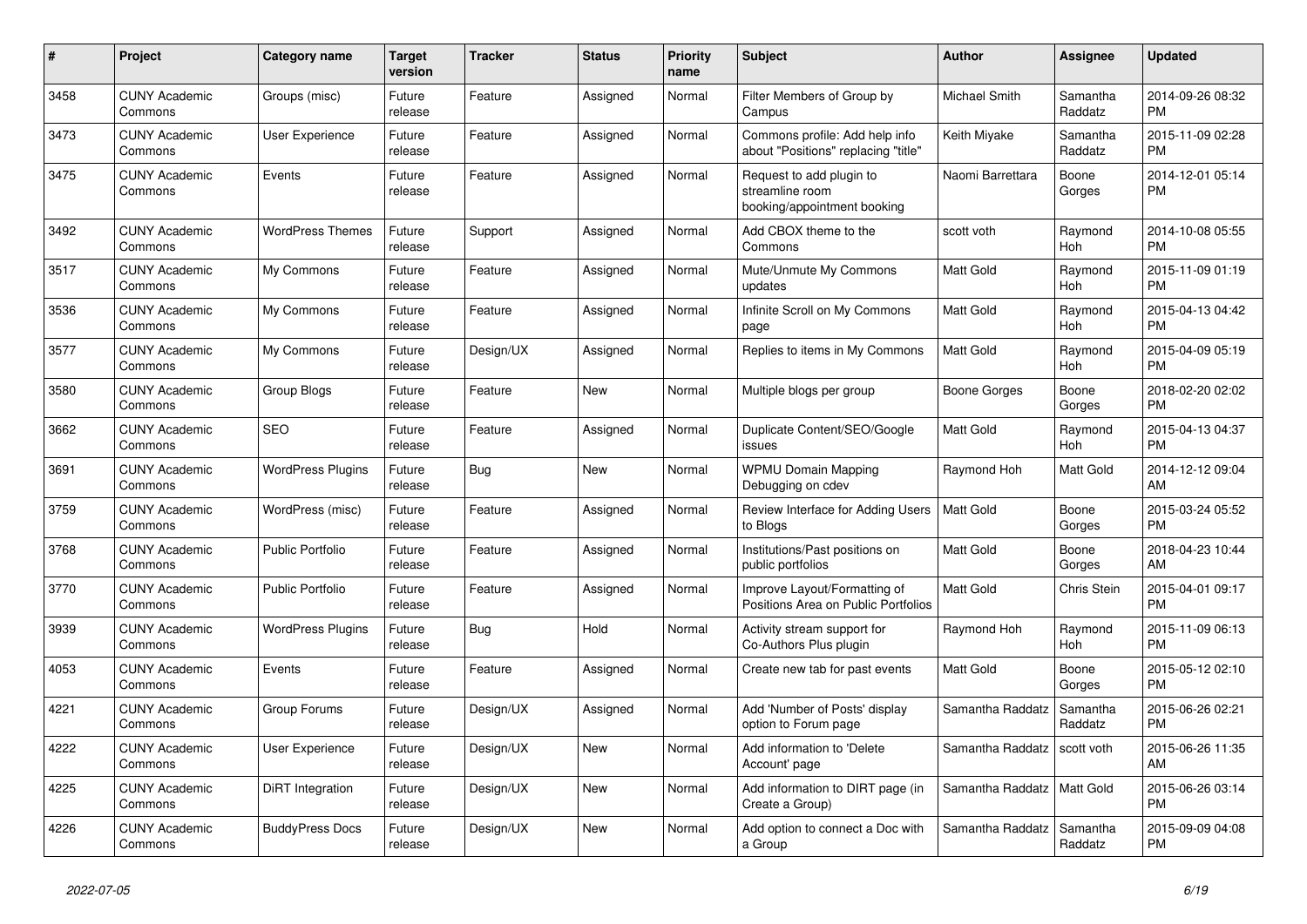| #    | <b>Project</b>                  | <b>Category name</b>    | <b>Target</b><br>version | <b>Tracker</b> | <b>Status</b> | <b>Priority</b><br>name | <b>Subject</b>                                                                    | <b>Author</b>           | Assignee            | <b>Updated</b>                |
|------|---------------------------------|-------------------------|--------------------------|----------------|---------------|-------------------------|-----------------------------------------------------------------------------------|-------------------------|---------------------|-------------------------------|
| 4238 | <b>CUNY Academic</b><br>Commons | Events                  | Future<br>release        | Feature        | Assigned      | Normal                  | Copy Events to Other Groups?                                                      | <b>Matt Gold</b>        | Boone<br>Gorges     | 2015-07-02 10:08<br>AM        |
| 4253 | <b>CUNY Academic</b><br>Commons | <b>Public Portfolio</b> | Future<br>release        | Design/UX      | New           | Normal                  | Encourage users to add portfolio<br>content                                       | Samantha Raddatz        | Samantha<br>Raddatz | 2015-07-07 11:32<br>AM        |
| 4388 | <b>CUNY Academic</b><br>Commons | WordPress (misc)        | Future<br>release        | Bug            | Assigned      | Normal                  | Repeated request for<br>authentication.                                           | Alice.Lynn<br>McMichael | Raymond<br>Hoh      | 2015-08-11 07:35<br><b>PM</b> |
| 4404 | <b>CUNY Academic</b><br>Commons | <b>Public Portfolio</b> | Future<br>release        | Design/UX      | Assigned      | Normal                  | Change color of permissions info<br>on portfolio editing interface                | <b>Matt Gold</b>        | Samantha<br>Raddatz | 2015-08-11 05:28<br><b>PM</b> |
| 4438 | <b>CUNY Academic</b><br>Commons | Events                  | Future<br>release        | <b>Bug</b>     | Assigned      | Normal                  | Events Calendar - Export<br><b>Recurring Events</b>                               | scott voth              | Daniel Jones        | 2016-05-23 04:25<br><b>PM</b> |
| 4481 | <b>CUNY Academic</b><br>Commons | Events                  | Future<br>release        | Feature        | New           | Normal                  | Group admins/mods should have<br>the ability to unlink an event from<br>the group | Boone Gorges            | Boone<br>Gorges     | 2017-04-24 03:53<br><b>PM</b> |
| 4592 | <b>CUNY Academic</b><br>Commons | Events                  | Future<br>release        | Design/UX      | <b>New</b>    | Normal                  | Event Creation - Venue Dropdown<br>Slow                                           | Samantha Raddatz        | Boone<br>Gorges     | 2015-09-14 04:56<br><b>PM</b> |
| 4622 | <b>CUNY Academic</b><br>Commons | <b>Public Portfolio</b> | Future<br>release        | Design/UX      | New           | Normal                  | <b>Profile Visibility Settings</b>                                                | Samantha Raddatz        | Samantha<br>Raddatz | 2015-09-21 12:18<br><b>PM</b> |
| 4635 | <b>CUNY Academic</b><br>Commons | Authentication          | Future<br>release        | Feature        | New           | Normal                  | Allow non-WP authentication                                                       | Boone Gorges            | Sonja Leix          | 2019-03-01 02:05<br><b>PM</b> |
| 4661 | <b>CUNY Academic</b><br>Commons | User Experience         | Future<br>release        | <b>Bug</b>     | Assigned      | Normal                  | Simplify Events text                                                              | <b>Matt Gold</b>        | Samantha<br>Raddatz | 2015-10-02 09:06<br><b>PM</b> |
| 4903 | <b>CUNY Academic</b><br>Commons | Events                  | Future<br>release        | Design/UX      | Assigned      | Normal                  | Improving visual appearance of<br>event calendars                                 | <b>Matt Gold</b>        | Boone<br>Gorges     | 2016-10-13 11:51<br>AM        |
| 4980 | <b>CUNY Academic</b><br>Commons | Home Page               | Future<br>release        | Feature        | Assigned      | Normal                  | CAC Featured Content -- Adding<br>Randomization                                   | <b>Matt Gold</b>        | Boone<br>Gorges     | 2016-12-12 03:01<br><b>PM</b> |
| 5182 | <b>CUNY Academic</b><br>Commons | Social Paper            | Future<br>release        | Design/UX      | <b>New</b>    | Normal                  | "Publishing" a private paper on<br>social paper?                                  | Raffi<br>Khatchadourian | Boone<br>Gorges     | 2016-10-13 04:12<br><b>PM</b> |
| 5183 | <b>CUNY Academic</b><br>Commons | Social Paper            | Future<br>release        | Design/UX      | New           | Normal                  | Creating a new paper when<br>viewing an existing paper                            | Raffi<br>Khatchadourian | Samantha<br>Raddatz | 2016-02-02 12:09<br><b>PM</b> |
| 5199 | <b>CUNY Academic</b><br>Commons | Social Paper            | Future<br>release        | Feature        | New           | Normal                  | add tables to the SP editor                                                       | Marilyn Weber           |                     | 2016-10-24 11:27<br>AM        |
| 5205 | <b>CUNY Academic</b><br>Commons | Social Paper            | Future<br>release        | Feature        | <b>New</b>    | Normal                  | Social Paper folders                                                              | Marilyn Weber           |                     | 2016-02-11 10:24<br><b>PM</b> |
| 5225 | <b>CUNY Academic</b><br>Commons | Registration            | Future<br>release        | Feature        | Assigned      | Normal                  | On-boarding Issues                                                                | Luke Waltzer            | Samantha<br>Raddatz | 2016-02-12 02:58<br><b>PM</b> |
| 5234 | <b>CUNY Academic</b><br>Commons | Membership              | Future<br>release        | Feature        | Assigned      | Normal                  | Write Unconfirmed patch for WP                                                    | Boone Gorges            | Boone<br>Gorges     | 2016-10-24 11:18<br>AM        |
| 5268 | <b>CUNY Academic</b><br>Commons | Group Forums            | Future<br>release        | <b>Bug</b>     | Assigned      | Normal                  | Long-time to post to multiple<br>groups                                           | Luke Waltzer            | Daniel Jones        | 2016-09-07 06:31<br><b>PM</b> |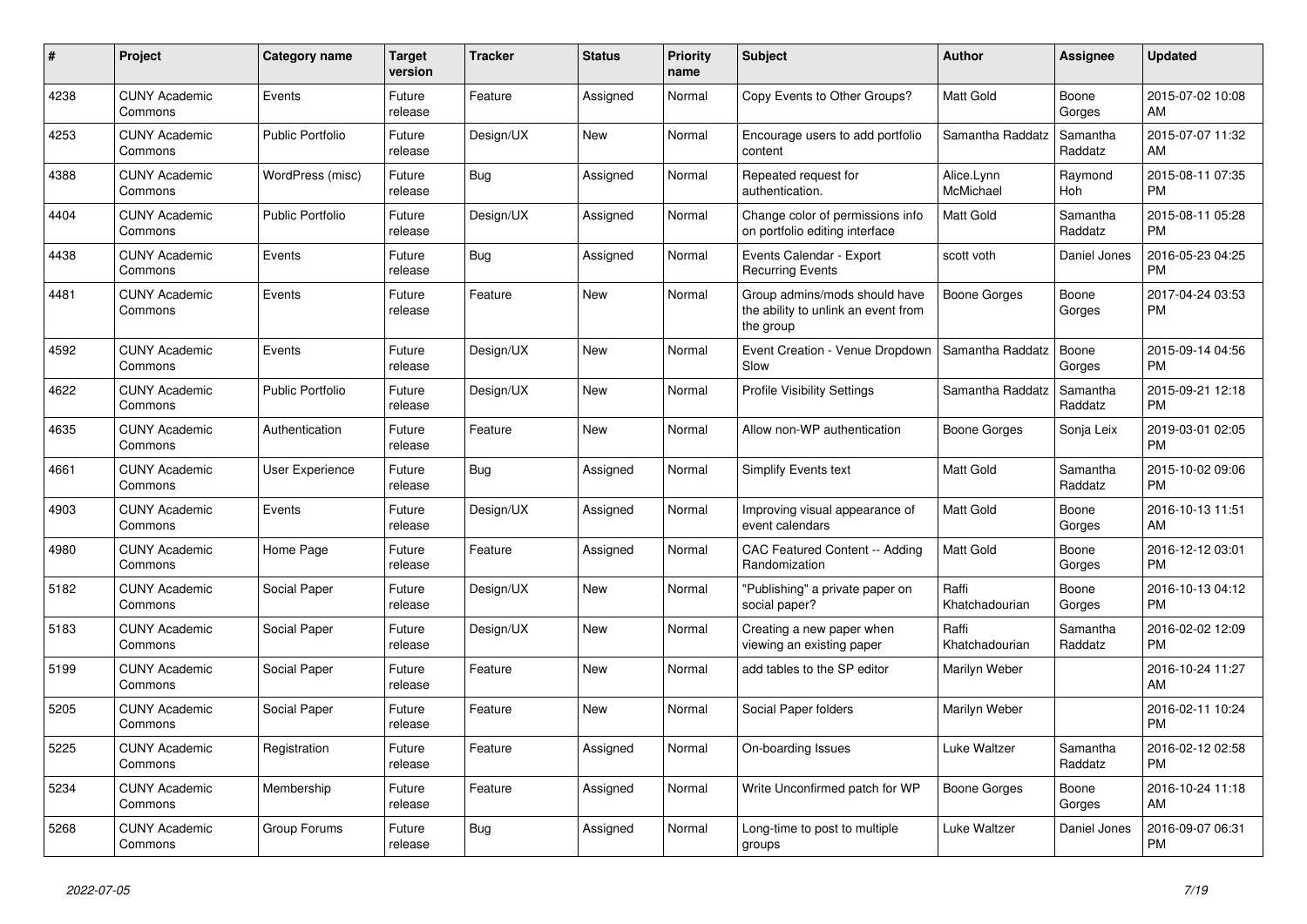| #    | <b>Project</b>                  | <b>Category name</b>       | <b>Target</b><br>version | <b>Tracker</b> | <b>Status</b>        | <b>Priority</b><br>name | <b>Subject</b>                                                                            | <b>Author</b>       | Assignee            | <b>Updated</b>                |
|------|---------------------------------|----------------------------|--------------------------|----------------|----------------------|-------------------------|-------------------------------------------------------------------------------------------|---------------------|---------------------|-------------------------------|
| 5282 | <b>CUNY Academic</b><br>Commons | Social Paper               | Future<br>release        | Bug            | <b>New</b>           | Normal                  | Replying via email directs to paper<br>but not individual comment.                        | Marilyn Weber       | Raymond<br>Hoh      | 2016-03-02 01:48<br><b>PM</b> |
| 5316 | <b>CUNY Academic</b><br>Commons | User Experience            | Future<br>release        | Feature        | Assigned             | Normal                  | Prompt user email address<br>updates                                                      | <b>Matt Gold</b>    | Stephen Real        | 2016-12-21 03:30<br><b>PM</b> |
| 5397 | <b>CUNY Academic</b><br>Commons | Social Paper               | Future<br>release        | Feature        | New                  | Normal                  | frustrating to have to<br>enable/disable in SP                                            | Marilyn Weber       | Samantha<br>Raddatz | 2016-04-20 03:39<br><b>PM</b> |
| 5488 | <b>CUNY Academic</b><br>Commons | Social Paper               | Future<br>release        | Bug            | <b>New</b>           | Normal                  | Add a "last edited by" field to<br>Social Paper group directories                         | Boone Gorges        |                     | 2016-04-21 10:05<br><b>PM</b> |
| 5489 | <b>CUNY Academic</b><br>Commons | Social Paper               | Future<br>release        | Feature        | New                  | Normal                  | Asc/desc sorting for Social Paper<br>directories                                          | Boone Gorges        |                     | 2016-04-21 10:06<br><b>PM</b> |
| 5581 | <b>CUNY Academic</b><br>Commons | Analytics                  | Future<br>release        | Feature        | Assigned             | Normal                  | <b>Explore alternatives to Google</b><br>Analytics                                        | <b>Matt Gold</b>    | Valerie<br>Townsend | 2020-04-17 03:12<br><b>PM</b> |
| 5696 | <b>CUNY Academic</b><br>Commons | Events                     | Future<br>release        | Feature        | Assigned             | Normal                  | Events Calendar - display options<br>calendar aggregation                                 | <b>Matt Gold</b>    | Boone<br>Gorges     | 2016-10-13 11:44<br>AM        |
| 5826 | <b>CUNY Academic</b><br>Commons | <b>WordPress Plugins</b>   | Future<br>release        | Support        | Reporter<br>Feedback | Normal                  | <b>Remove Subscription Options</b><br>plugin from directory                               | Sarah Morgano       | Sarah<br>Morgano    | 2016-10-21 04:14<br><b>PM</b> |
| 5827 | <b>CUNY Academic</b><br>Commons | Public Portfolio           | Future<br>release        | <b>Bug</b>     | Assigned             | Normal                  | Academic Interests square bracket<br>links not working                                    | scott voth          | Chris Stein         | 2016-08-11 11:59<br><b>PM</b> |
| 5955 | <b>CUNY Academic</b><br>Commons | Outreach                   | Future<br>release        | Feature        | Assigned             | Normal                  | Create auto-newsletter for<br>commons members                                             | <b>Matt Gold</b>    | Luke Waltzer        | 2016-08-30 10:34<br>AM        |
| 5992 | <b>CUNY Academic</b><br>Commons | <b>Email Notifications</b> | Future<br>release        | Feature        | <b>New</b>           | Normal                  | Changing the From line of<br>autogenerated blog emails                                    | Marilyn Weber       |                     | 2018-09-27 05:19<br><b>PM</b> |
| 6014 | <b>CUNY Academic</b><br>Commons | Publicity                  | Future<br>release        | Publicity      | Reporter<br>Feedback | Normal                  | Google search listing                                                                     | <b>Matt Gold</b>    | Boone<br>Gorges     | 2016-09-21 03:48<br><b>PM</b> |
| 6078 | <b>CUNY Academic</b><br>Commons | <b>Blogs (BuddyPress)</b>  | Future<br>release        | Feature        | New                  | Normal                  | <b>Explore Adding Network Blog</b><br>Metadata Plugin                                     | Luke Waltzer        | Luke Waltzer        | 2016-10-11 10:29<br><b>PM</b> |
| 6332 | <b>CUNY Academic</b><br>Commons | WordPress (misc)           | Future<br>release        | Feature        | <b>New</b>           | Normal                  | Allow uploaded files to be marked<br>as private in an ad hoc way                          | <b>Boone Gorges</b> |                     | 2016-10-17 11:41<br><b>PM</b> |
| 6426 | <b>CUNY Academic</b><br>Commons | Spam/Spam<br>Prevention    | Future<br>release        | Feature        | Assigned             | Normal                  | Force captcha on all comments?                                                            | <b>Matt Gold</b>    | <b>Tahir Butt</b>   | 2016-10-24 02:06<br><b>PM</b> |
| 6755 | <b>CUNY Academic</b><br>Commons | WordPress (misc)           | Future<br>release        | <b>Bug</b>     | <b>New</b>           | Normal                  | Cannot Deactivate Plugin                                                                  | Laura Kane          |                     | 2016-11-16 01:12<br><b>PM</b> |
| 7022 | <b>CUNY Academic</b><br>Commons | Announcements              | Future<br>release        | Bug            | <b>New</b>           | Normal                  | Sitewide announcements should<br>be displayed on, and dismissable<br>from, mapped domains | Boone Gorges        | Boone<br>Gorges     | 2018-03-22 10:18<br>AM        |
| 7115 | <b>CUNY Academic</b><br>Commons | Groups (misc)              | Future<br>release        | Feature        | Reporter<br>Feedback | Normal                  | make licensing info clear during<br>group creation                                        | <b>Matt Gold</b>    | Raymond<br>Hoh      | 2020-12-08 11:32<br>AM        |
| 7624 | <b>CUNY Academic</b><br>Commons | BuddyPress (misc)          | Future<br>release        | Design/UX      | <b>New</b>           | Normal                  | <b>BP Notifications</b>                                                                   | Luke Waltzer        | Paige Dupont        | 2017-02-08 10:43<br><b>PM</b> |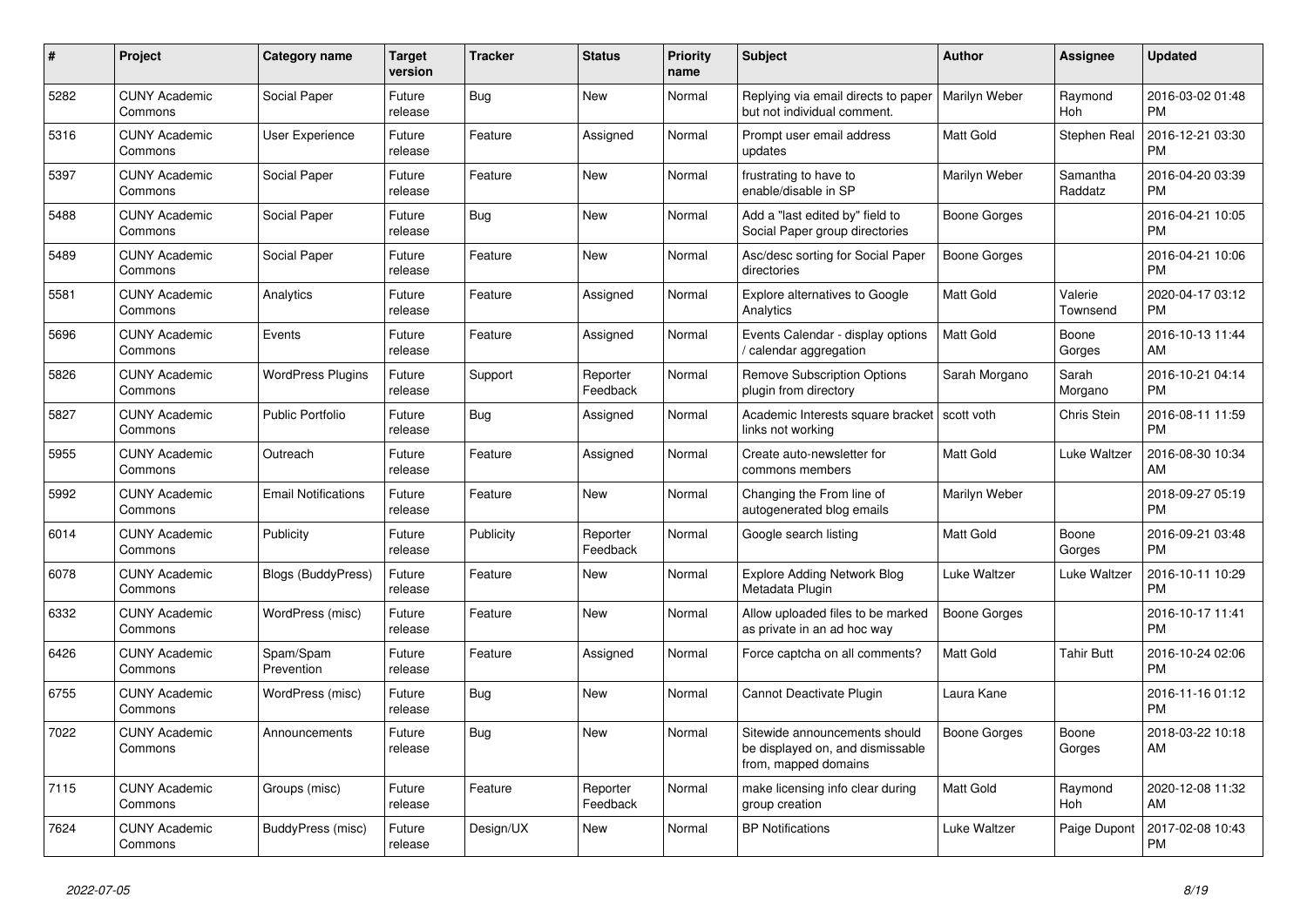| #     | Project                         | <b>Category name</b>      | <b>Target</b><br>version | <b>Tracker</b> | <b>Status</b>        | <b>Priority</b><br>name | <b>Subject</b>                                                                             | Author              | <b>Assignee</b>     | <b>Updated</b>                |
|-------|---------------------------------|---------------------------|--------------------------|----------------|----------------------|-------------------------|--------------------------------------------------------------------------------------------|---------------------|---------------------|-------------------------------|
| 7663  | <b>CUNY Academic</b><br>Commons | Social Paper              | Future<br>release        | Bug            | New                  | Normal                  | Social Paper notifications not<br>formatted correctly on secondary<br>sites                | Boone Gorges        | Boone<br>Gorges     | 2018-04-16 03:52<br>PM.       |
| 7981  | <b>CUNY Academic</b><br>Commons | Social Paper              | Future<br>release        | Bug            | New                  | Normal                  | Social Paper comments should<br>not go to spam                                             | Luke Waltzer        | Boone<br>Gorges     | 2018-04-16 03:52<br>PM.       |
| 8078  | <b>CUNY Academic</b><br>Commons | <b>WordPress Plugins</b>  | Future<br>release        | System Upgrade | Assigned             | Normal                  | <b>CommentPress Updates</b>                                                                | Margaret Galvan     | Christian<br>Wach   | 2017-05-08 03:49<br><b>PM</b> |
| 8211  | <b>CUNY Academic</b><br>Commons | <b>WordPress Themes</b>   | Future<br>release        | Feature        | New                  | Normal                  | Theme Suggestions: Material<br>Design-Inspired Themes                                      | Margaret Galvan     | Margaret<br>Galvan  | 2017-08-07 02:48<br><b>PM</b> |
| 8756  | <b>CUNY Academic</b><br>Commons | Group Blogs               | Future<br>release        | Feature        | Hold                 | Normal                  | Connect multiple blogs to one<br>group?                                                    | <b>Matt Gold</b>    | Boone<br>Gorges     | 2017-09-30 10:42<br>AM        |
| 8835  | <b>CUNY Academic</b><br>Commons | Blogs (BuddyPress)        | Future<br>release        | Feature        | New                  | Normal                  | Extend cuny.is shortlinks to sites                                                         | Luke Waltzer        | Boone<br>Gorges     | 2022-04-26 11:59<br>AM        |
| 8836  | <b>CUNY Academic</b><br>Commons | <b>Blogs (BuddyPress)</b> | Future<br>release        | Feature        | Assigned             | Normal                  | Redesign site launch process                                                               | <b>Matt Gold</b>    | Boone<br>Gorges     | 2019-10-03 02:49<br><b>PM</b> |
| 8900  | <b>CUNY Academic</b><br>Commons | Accessibility             | Future<br>release        | Feature        | Assigned             | Normal                  | Look into tools to enforce<br>accessibility in WP environment                              | <b>Matt Gold</b>    | Boone<br>Gorges     | 2022-04-26 11:59<br>AM        |
| 8901  | <b>CUNY Academic</b><br>Commons | Accessibility             | Future<br>release        | Feature        | Assigned             | Normal                  | Theme analysis for accessibility                                                           | <b>Matt Gold</b>    | Boone<br>Gorges     | 2022-04-26 11:59<br>AM        |
| 9028  | <b>CUNY Academic</b><br>Commons | Onboarding                | Future<br>release        | Feature        | Assigned             | Normal                  | suggest groups to new members<br>during the registration process                           | <b>Matt Gold</b>    | <b>Chris Stein</b>  | 2018-10-24 12:34<br><b>PM</b> |
| 9207  | <b>CUNY Academic</b><br>Commons |                           | Future<br>release        | Support        | Reporter<br>Feedback | Normal                  | display dashboards made in<br>Tableau?                                                     | Marilyn Weber       | Boone<br>Gorges     | 2018-04-10 10:42<br>AM        |
| 9211  | <b>CUNY Academic</b><br>Commons | <b>WordPress Plugins</b>  | Future<br>release        | Support        | Reporter<br>Feedback | Normal                  | Auto-Role Setting in Forum Plugin<br><b>Causing Some Confusion</b>                         | Luke Waltzer        | Boone<br>Gorges     | 2018-03-13 11:44<br>AM        |
| 9289  | <b>CUNY Academic</b><br>Commons | <b>WordPress Plugins</b>  | Future<br>release        | Bug            | Reporter<br>Feedback | Normal                  | <b>Email Users Plugin</b>                                                                  | Laurie Hurson       | Boone<br>Gorges     | 2018-10-24 12:34<br><b>PM</b> |
| 9720  | <b>CUNY Academic</b><br>Commons | Authentication            | Future<br>release        | Feature        | New                  | Normal                  | The Commons should be an<br>oAuth provider                                                 | <b>Boone Gorges</b> |                     | 2019-03-01 02:04<br><b>PM</b> |
| 9835  | <b>CUNY Academic</b><br>Commons | Group Forums              | Future<br>release        | <b>Bug</b>     | Assigned             | Normal                  | add a "like" function?                                                                     | Marilyn Weber       | <b>Erik Trainer</b> | 2018-06-05 01:49<br><b>PM</b> |
| 9895  | <b>CUNY Academic</b><br>Commons | Onboarding                | Future<br>release        | Feature        | Assigned             | Normal                  | Add "Accept Invitation"<br>link/button/function to Group<br>and/or Site invitation emails? | <b>Luke Waltzer</b> | Boone<br>Gorges     | 2018-06-07 12:42<br><b>PM</b> |
| 9926  | <b>CUNY Academic</b><br>Commons | <b>WordPress Plugins</b>  | Future<br>release        | <b>Bug</b>     | New                  | Normal                  | twitter-mentions-as-comments<br>cron jobs can run long                                     | Boone Gorges        | Boone<br>Gorges     | 2018-10-24 12:34<br>PM        |
| 9947  | <b>CUNY Academic</b><br>Commons | <b>WordPress Plugins</b>  | Future<br>release        | Feature        | Reporter<br>Feedback | Normal                  | Install H5P quiz plugin                                                                    | Matt Gold           | Boone<br>Gorges     | 2018-09-11 11:01<br>AM        |
| 10226 | <b>CUNY Academic</b><br>Commons | Courses                   | Future<br>release        | Feature        | New                  | Normal                  | Add "My Courses" to drop down<br>list                                                      | scott voth          | Boone<br>Gorges     | 2021-11-19 12:42<br>PM        |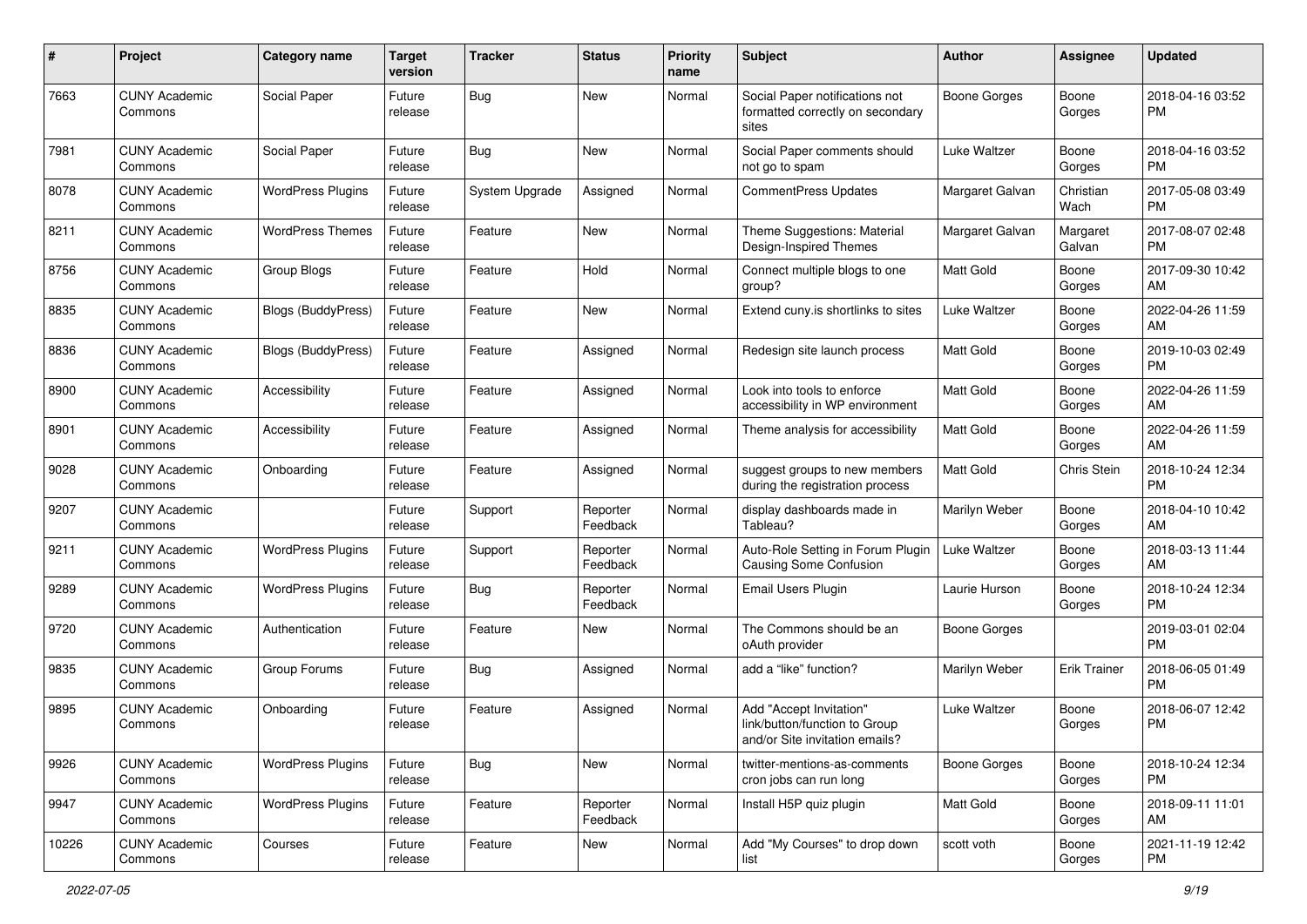| #     | Project                         | Category name               | <b>Target</b><br>version | <b>Tracker</b> | <b>Status</b>        | <b>Priority</b><br>name | <b>Subject</b>                                                                                               | <b>Author</b>       | <b>Assignee</b> | <b>Updated</b>                |
|-------|---------------------------------|-----------------------------|--------------------------|----------------|----------------------|-------------------------|--------------------------------------------------------------------------------------------------------------|---------------------|-----------------|-------------------------------|
| 10354 | <b>CUNY Academic</b><br>Commons | <b>Public Portfolio</b>     | Future<br>release        | Feature        | <b>New</b>           | Normal                  | Opt out of Having a Profile Page                                                                             | scott voth          | Chris Stein     | 2020-05-12 10:43<br>AM        |
| 10368 | <b>CUNY Academic</b><br>Commons |                             | Future<br>release        | Feature        | Assigned             | Normal                  | Use ORCID data to populate<br>academic profile page                                                          | Stephen Francoeur   | Boone<br>Gorges | 2018-09-25 01:53<br><b>PM</b> |
| 10380 | <b>CUNY Academic</b><br>Commons | WordPress (misc)            | Future<br>release        | Feature        | In Progress          | Normal                  | Remove blacklisted plugins                                                                                   | Boone Gorges        |                 | 2022-04-26 12:00<br><b>PM</b> |
| 10580 | <b>CUNY Academic</b><br>Commons | Information<br>Architecture | Future<br>release        | Design/UX      | New                  | Normal                  | Primary nav item review                                                                                      | Boone Gorges        | Sara Cannon     | 2022-06-28 01:29<br><b>PM</b> |
| 10659 | <b>CUNY Academic</b><br>Commons | Group Forums                | Future<br>release        | Feature        | Assigned             | Normal                  | Post to multiple groups via email                                                                            | <b>Matt Gold</b>    | Raymond<br>Hoh  | 2018-11-15 12:54<br>AM        |
| 11024 | <b>CUNY Academic</b><br>Commons | WordPress (misc)            | Future<br>release        | Bug            | <b>New</b>           | Normal                  | Subsites should not show "you<br>should update your .htaccess<br>now" notice after permalink setting<br>save | <b>Boone Gorges</b> |                 | 2019-01-28 01:35<br><b>PM</b> |
| 11131 | <b>CUNY Academic</b><br>Commons |                             | Future<br>release        | Feature        | Reporter<br>Feedback | Normal                  | Image Annotation Plugins                                                                                     | Laurie Hurson       |                 | 2019-02-26 11:33<br>AM        |
| 11243 | <b>CUNY Academic</b><br>Commons | BuddyPress (misc)           | Future<br>release        | <b>Bug</b>     | New                  | Normal                  | Audit bp-custom.php                                                                                          | Raymond Hoh         | Raymond<br>Hoh  | 2022-04-26 11:59<br>AM        |
| 11392 | <b>CUNY Academic</b><br>Commons |                             | Future<br>release        | Bug            | <b>New</b>           | Normal                  | Migrate users away from<br><b>StatPress</b>                                                                  | Boone Gorges        |                 | 2019-04-23 03:53<br><b>PM</b> |
| 11531 | <b>CUNY Academic</b><br>Commons | Events                      | Future<br>release        | Feature        | <b>New</b>           | Normal                  | Main Events calendar should<br>include non-public events that<br>user has access to                          | scott voth          | Boone<br>Gorges | 2019-06-11 10:00<br>AM        |
| 11788 | <b>CUNY Academic</b><br>Commons | <b>WordPress Plugins</b>    | Future<br>release        | Support        | Reporter<br>Feedback | Normal                  | Plugin Request - Browse Aloud                                                                                | scott voth          |                 | 2019-09-24 08:42<br>AM        |
| 11789 | <b>CUNY Academic</b><br>Commons | Courses                     | Future<br>release        | Feature        | <b>New</b>           | Normal                  | Ability to remove item from<br>Courses list                                                                  | Laurie Hurson       | Sonja Leix      | 2019-09-24 12:28<br><b>PM</b> |
| 11834 | <b>CUNY Academic</b><br>Commons | <b>Group Files</b>          | Future<br>release        | Feature        | <b>New</b>           | Normal                  | Improved tools for managing<br>group file folders                                                            | Boone Gorges        | Sonja Leix      | 2019-09-06 03:55<br><b>PM</b> |
| 11843 | <b>CUNY Academic</b><br>Commons | WordPress (misc)            | Future<br>release        | Design/UX      | New                  | Normal                  | Tweaking the Gutenberg Editor<br>Interface                                                                   | Laurie Hurson       |                 | 2022-04-26 12:00<br><b>PM</b> |
| 11860 | <b>CUNY Academic</b><br>Commons | Registration                | Future<br>release        | Feature        | <b>New</b>           | Normal                  | <b>Ensure Students Are Aware They</b><br>Can Use Aliases At Registration                                     | scott voth          |                 | 2019-09-24 08:46<br>AM        |
| 11945 | <b>CUNY Academic</b><br>Commons | Reckoning                   | Future<br>release        | Feature        | Reporter<br>Feedback | Normal                  | Add Comments bubble to<br>Reckoning views                                                                    | Boone Gorges        | Boone<br>Gorges | 2019-11-12 05:14<br><b>PM</b> |
| 12042 | <b>CUNY Academic</b><br>Commons | <b>Email Notifications</b>  | Future<br>release        | Feature        | <b>New</b>           | Normal                  | Improved error logging for BPGES<br>send queue                                                               | <b>Boone Gorges</b> | Boone<br>Gorges | 2021-11-19 12:25<br><b>PM</b> |
| 12091 | <b>CUNY Academic</b><br>Commons | <b>Group Files</b>          | Future<br>release        | Feature        | <b>New</b>           | Normal                  | Improved pre-upload file validation<br>for bp-group-documents                                                | <b>Boone Gorges</b> | Boone<br>Gorges | 2019-11-14 01:21<br><b>PM</b> |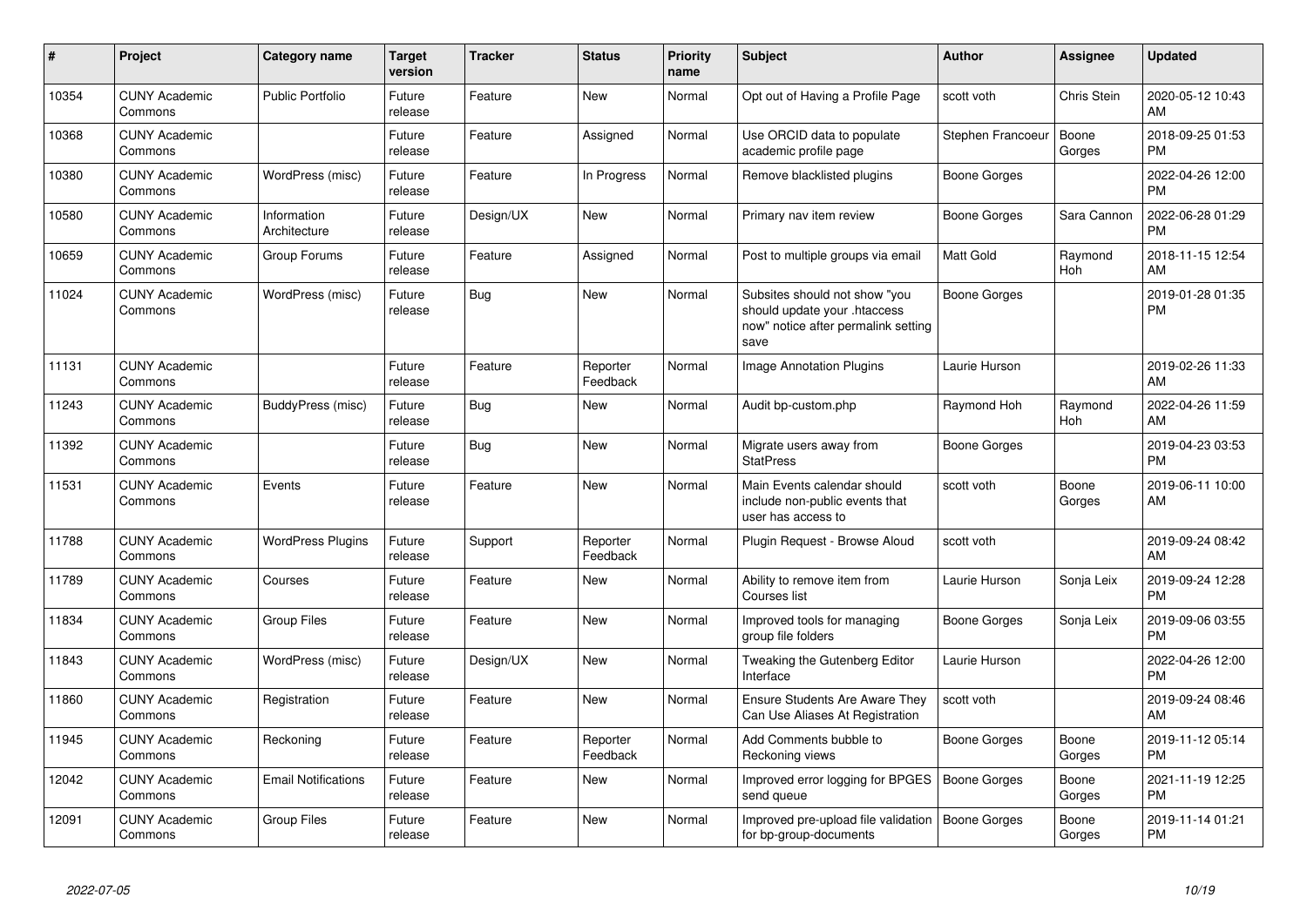| #     | <b>Project</b>                  | <b>Category name</b>       | <b>Target</b><br>version | <b>Tracker</b> | <b>Status</b>        | <b>Priority</b><br>name | <b>Subject</b>                                                                             | <b>Author</b>       | Assignee          | <b>Updated</b>                |
|-------|---------------------------------|----------------------------|--------------------------|----------------|----------------------|-------------------------|--------------------------------------------------------------------------------------------|---------------------|-------------------|-------------------------------|
| 12446 | <b>CUNY Academic</b><br>Commons | Groups (misc)              | Future<br>release        | Feature        | Reporter<br>Feedback | Normal                  | Toggle default site to group forum<br>posting                                              | Laurie Hurson       | Laurie Hurson     | 2020-03-10 11:57<br>AM        |
| 12573 | <b>CUNY Academic</b><br>Commons | <b>WordPress Plugins</b>   | Future<br>release        | <b>Bug</b>     | New                  | Normal                  | <b>CommentPress Core Issues</b>                                                            | scott voth          |                   | 2020-03-24 04:32<br><b>PM</b> |
| 13048 | <b>CUNY Academic</b><br>Commons | Shortcodes and<br>embeds   | Future<br>release        | Feature        | New                  | Normal                  | Jupyter Notebooks support                                                                  | Boone Gorges        |                   | 2020-07-14 11:46<br>AM        |
| 13199 | <b>CUNY Academic</b><br>Commons | Group Forums               | Future<br>release        | Feature        | <b>New</b>           | Normal                  | Favoring Groups over bbPress<br>plugin                                                     | Colin McDonald      | Colin<br>McDonald | 2021-11-19 12:28<br><b>PM</b> |
| 13331 | <b>CUNY Academic</b><br>Commons | Site cloning               | Future<br>release        | <b>Bug</b>     | New                  | Normal                  | <b>Combine Site Template and Clone</b><br>operations                                       | Boone Gorges        | Jeremy Felt       | 2021-11-19 12:39<br><b>PM</b> |
| 13358 | <b>CUNY Academic</b><br>Commons | Group Forums               | Future<br>release        | Feature        | New                  | Normal                  | Improved UI for group forum<br>threading settings                                          | Boone Gorges        | Raymond<br>Hoh    | 2021-11-19 12:27<br><b>PM</b> |
| 13370 | <b>CUNY Academic</b><br>Commons | Group Library              | Future<br>release        | Feature        | <b>New</b>           | Normal                  | Library bulk deletion and folder<br>editing                                                | Colin McDonald      | Boone<br>Gorges   | 2020-10-13 10:41<br>AM        |
| 13466 | <b>CUNY Academic</b><br>Commons | Cavalcade                  | Future<br>release        | Feature        | <b>New</b>           | Normal                  | Automated cleanup for duplicate<br>Cavalcade tasks                                         | Boone Gorges        | Boone<br>Gorges   | 2020-10-13 05:24<br><b>PM</b> |
| 13650 | <b>CUNY Academic</b><br>Commons | Group Library              | Future<br>release        | Feature        | New                  | Normal                  | Forum Attachments in Group<br>Library                                                      | Laurie Hurson       |                   | 2021-11-19 12:30<br><b>PM</b> |
| 13835 | <b>CUNY Academic</b><br>Commons | WordPress (misc)           | Future<br>release        | Feature        | <b>New</b>           | Normal                  | Allow OneSearch widget to have<br>'CUNY' as campus                                         | Boone Gorges        | Boone<br>Gorges   | 2021-11-19 12:39<br><b>PM</b> |
| 14113 | <b>CUNY Academic</b><br>Commons | WordPress (misc)           | Future<br>release        | Bug            | Hold                 | Normal                  | Block Editor Not Working on this<br>page - Json error                                      | scott voth          | Boone<br>Gorges   | 2021-03-05 11:01<br>AM        |
| 14184 | <b>CUNY Academic</b><br>Commons | <b>Public Portfolio</b>    | Future<br>release        | Feature        | New                  | Normal                  | Centralized mechanism for storing<br>Campus affiliations                                   | Boone Gorges        | Boone<br>Gorges   | 2022-01-04 11:35<br>AM        |
| 14309 | <b>CUNY Academic</b><br>Commons | Group Library              | Future<br>release        | Feature        | <b>New</b>           | Normal                  | Better handling of<br>bp_group_document file download<br>attempts when file is not present | Boone Gorges        | Boone<br>Gorges   | 2021-11-19 12:28<br><b>PM</b> |
| 14496 | <b>CUNY Academic</b><br>Commons | Domain Mapping             | Future<br>release        | Bug            | New                  | Normal                  | Mapped domain SSO uses<br>third-party cookies                                              | Raymond Hoh         | Raymond<br>Hoh    | 2021-05-24 04:03<br><b>PM</b> |
| 14787 | <b>CUNY Academic</b><br>Commons | <b>Plugin Packages</b>     | Future<br>release        | Feature        | New                  | Normal                  | Creating a "Design" plugin<br>package                                                      | Laurie Hurson       | scott voth        | 2022-04-27 04:56<br><b>PM</b> |
| 14987 | <b>CUNY Academic</b><br>Commons | <b>WordPress Plugins</b>   | Future<br>release        | <b>Bug</b>     | <b>New</b>           | Normal                  | Elementor update causes<br>database freeze-up                                              | <b>Boone Gorges</b> | Boone<br>Gorges   | 2021-11-29 12:02<br><b>PM</b> |
| 15604 | <b>CUNY Academic</b><br>Commons | <b>Email Notifications</b> | Future<br>release        | Feature        | Assigned             | Normal                  | Restructure Commons Group<br><b>Digest Email Messages</b>                                  | <b>Matt Gold</b>    | Boone<br>Gorges   | 2022-05-26 10:45<br>AM        |
| 16092 | <b>CUNY Academic</b><br>Commons |                            | Future<br>release        | Feature        | Hold                 | Normal                  | Don't show main site in Site<br>search results                                             | Boone Gorges        | Boone<br>Gorges   | 2022-05-17 03:12<br>PM        |
| 58    | <b>CUNY Academic</b><br>Commons | BuddyPress (misc)          | Future<br>release        | Feature        | Assigned             | Low                     | Make member search sortable by<br>last name                                                | Roberta Brody       | Boone<br>Gorges   | 2010-08-26 02:38<br><b>PM</b> |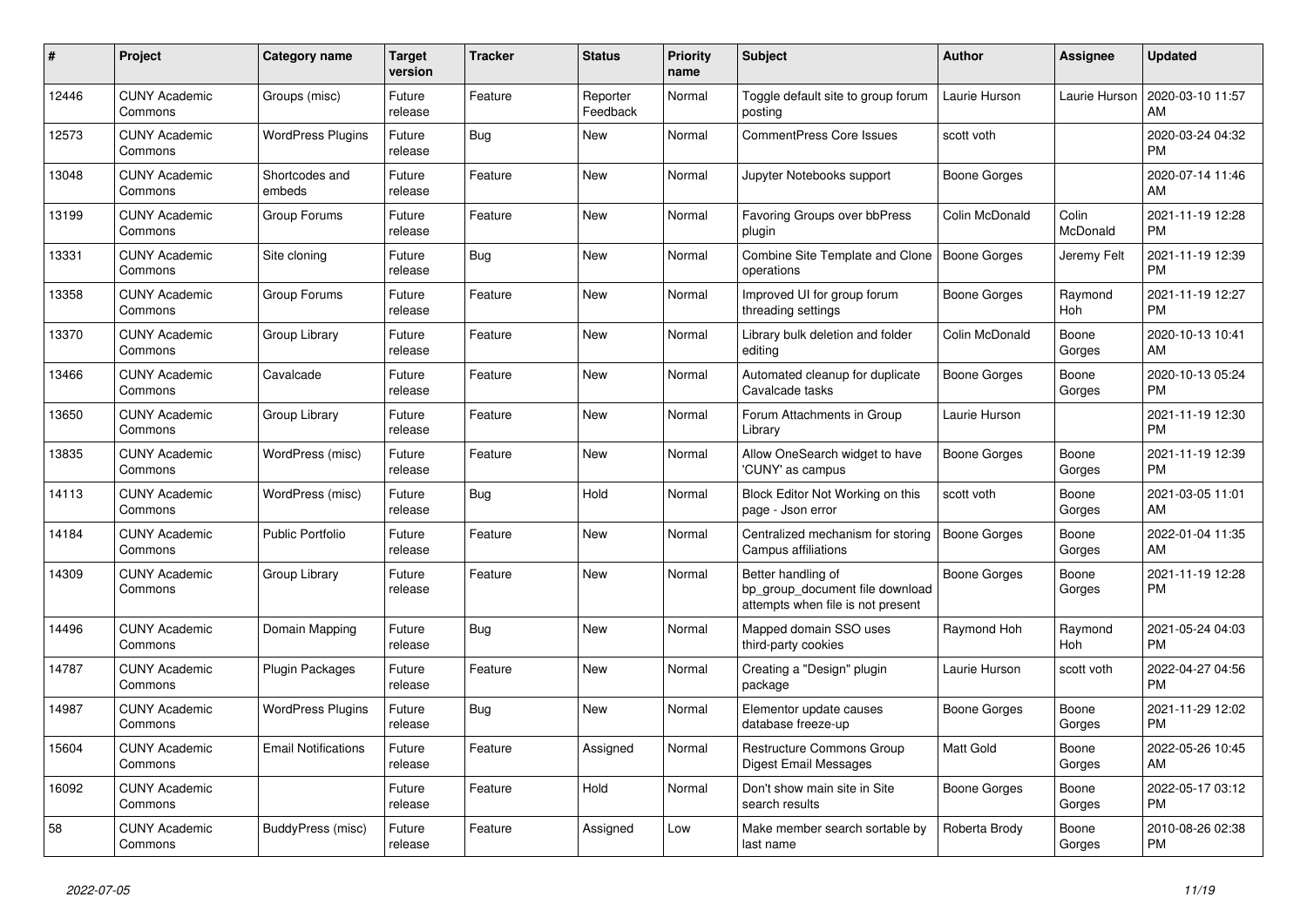| #    | Project                         | <b>Category name</b>       | <b>Target</b><br>version | <b>Tracker</b> | <b>Status</b>        | Priority<br>name | Subject                                                                       | Author              | <b>Assignee</b>     | <b>Updated</b>                |
|------|---------------------------------|----------------------------|--------------------------|----------------|----------------------|------------------|-------------------------------------------------------------------------------|---------------------|---------------------|-------------------------------|
| 310  | <b>CUNY Academic</b><br>Commons | BuddyPress (misc)          | Future<br>release        | Feature        | Assigned             | Low              | <b>Friend Request Email</b>                                                   | <b>Matt Gold</b>    | Samantha<br>Raddatz | 2015-11-09 05:08<br>PM.       |
| 333  | <b>CUNY Academic</b><br>Commons | <b>Email Notifications</b> | Future<br>release        | Feature        | Assigned             | Low              | Delay Forum Notification Email<br>Delivery Until After Editing Period<br>Ends | <b>Matt Gold</b>    | Raymond<br>Hoh      | 2015-11-09 06:01<br><b>PM</b> |
| 519  | <b>CUNY Academic</b><br>Commons | <b>BuddyPress Docs</b>     | Future<br>release        | Feature        | Assigned             | Low              | TOC for individual docs - for new<br>BP "wiki-like" plugin                    | scott voth          | Boone<br>Gorges     | 2015-11-09 05:54<br><b>PM</b> |
| 940  | <b>CUNY Academic</b><br>Commons | Redmine                    | Future<br>release        | Feature        | Assigned             | Low              | Communication with users after<br>releases                                    | <b>Matt Gold</b>    | Dominic<br>Giglio   | 2012-09-09 04:36<br><b>PM</b> |
| 1165 | <b>CUNY Academic</b><br>Commons | <b>Email Invitations</b>   | Future<br>release        | Feature        | Assigned             | Low              | Allow saved lists of invitees under<br>Send Invites                           | <b>Boone Gorges</b> | Boone<br>Gorges     | 2015-11-09 06:03<br>PM        |
| 1166 | <b>CUNY Academic</b><br>Commons | <b>Email Invitations</b>   | Future<br>release        | Feature        | New                  | Low              | Better organizational tools for Sent   Boone Gorges<br>Invites                |                     | Boone<br>Gorges     | 2015-11-09 06:02<br><b>PM</b> |
| 1167 | <b>CUNY Academic</b><br>Commons | <b>Email Invitations</b>   | Future<br>release        | Feature        | New                  | Low              | Allow email invitations to be resent                                          | Boone Gorges        | Boone<br>Gorges     | 2015-11-12 12:53<br>AM.       |
| 1192 | <b>CUNY Academic</b><br>Commons | <b>Group Files</b>         | Future<br>release        | Feature        | Assigned             | Low              | When posting group files, allow<br>users to add a category without<br>saving  | Matt Gold           | Raymond<br>Hoh      | 2015-11-09 05:53<br>PM        |
| 1417 | <b>CUNY Academic</b><br>Commons | <b>BuddyPress Docs</b>     | Future<br>release        | Feature        | Assigned             | Low              | <b>Bulk actions for BuddyPress Docs</b>                                       | <b>Boone Gorges</b> | Boone<br>Gorges     | 2016-10-17 10:41<br>PM.       |
| 1423 | <b>CUNY Academic</b><br>Commons | BuddyPress (misc)          | Future<br>release        | Feature        | Assigned             | Low              | Show an avatar for pingback<br>comment activity items                         | Boone Gorges        | <b>Tahir Butt</b>   | 2016-10-24 12:03<br><b>PM</b> |
| 1456 | <b>CUNY Academic</b><br>Commons | Group Invitations          | Future<br>release        | Feature        | Reporter<br>Feedback | Low              | Invite to Group Button from Profile<br>Field                                  | <b>Matt Gold</b>    | Samantha<br>Raddatz | 2015-11-09 05:59<br><b>PM</b> |
| 1562 | <b>CUNY Academic</b><br>Commons | <b>WordPress Plugins</b>   | Future<br>release        | Feature        | Assigned             | Low              | Play with NYT Collaborative<br><b>Authoring Tool</b>                          | <b>Matt Gold</b>    | Boone<br>Gorges     | 2015-01-05 08:47<br><b>PM</b> |
| 1983 | <b>CUNY Academic</b><br>Commons | Home Page                  | Future<br>release        | Feature        | Assigned             | Low              | Media Library integration with<br>Featured Content plugin                     | <b>Boone Gorges</b> | Dominic<br>Giglio   | 2014-03-17 10:34<br>AM        |
| 2013 | <b>CUNY Academic</b><br>Commons | <b>Public Portfolio</b>    | Future<br>release        | Feature        | Assigned             | Low              | Have Profile Privacy Options show<br>up only for filled-in fields             | Matt Gold           | Boone<br>Gorges     | 2015-11-09 06:09<br><b>PM</b> |
| 2223 | <b>CUNY Academic</b><br>Commons | <b>WordPress Plugins</b>   | Future<br>release        | Feature        | Assigned             | Low              | Add Participad to the CUNY<br><b>Academic Commons</b>                         | Matt Gold           | Boone<br>Gorges     | 2014-09-17 10:03<br><b>PM</b> |
| 2325 | <b>CUNY Academic</b><br>Commons | BuddyPress (misc)          | Future<br>release        | Feature        | Assigned             | Low              | Profile should have separate fields   local admin<br>for first/last names     |                     | Boone<br>Gorges     | 2015-11-09 06:09<br><b>PM</b> |
| 2610 | <b>CUNY Academic</b><br>Commons | Group Invitations          | Future<br>release        | Feature        | Assigned             | Low              | Request: Custom invitation<br>message to group invites                        | local admin         | Boone<br>Gorges     | 2015-11-09 06:13<br>PM.       |
| 3048 | <b>CUNY Academic</b><br>Commons | <b>Public Portfolio</b>    | Future<br>release        | Feature        | New                  | Low              | Images for rich text profile fields                                           | Boone Gorges        | Boone<br>Gorges     | 2014-02-19 12:56<br><b>PM</b> |
| 3080 | <b>CUNY Academic</b><br>Commons | Group Files                | Future<br>release        | Feature        | Assigned             | Low              | Create a system to keep track of<br>file changes                              | Matt Gold           | Boone<br>Gorges     | 2014-02-26 10:04<br><b>PM</b> |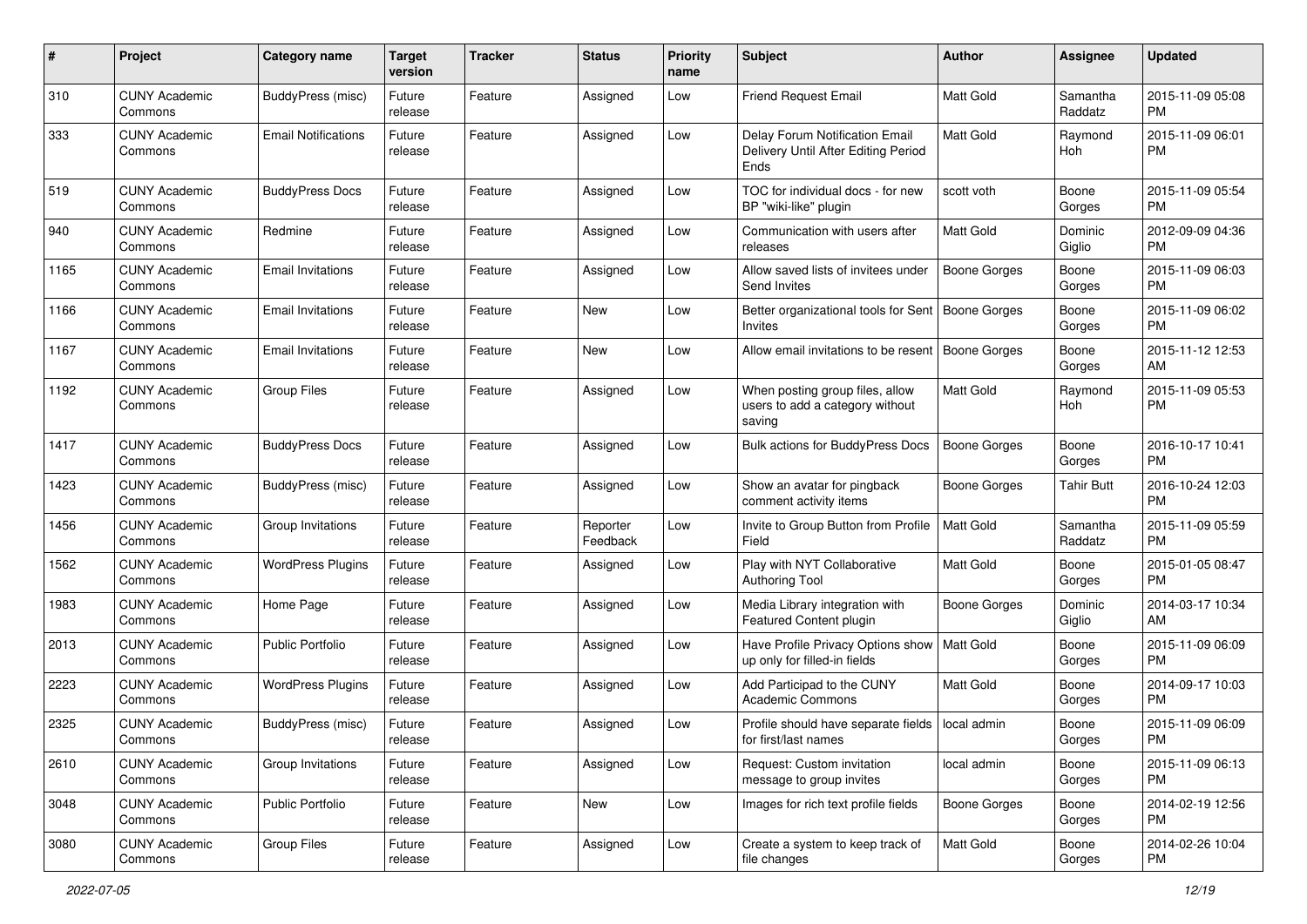| #     | Project                         | <b>Category name</b>           | <b>Target</b><br>version | <b>Tracker</b> | <b>Status</b>        | Priority<br>name | Subject                                                                                                                                               | <b>Author</b>           | <b>Assignee</b>     | <b>Updated</b>                |
|-------|---------------------------------|--------------------------------|--------------------------|----------------|----------------------|------------------|-------------------------------------------------------------------------------------------------------------------------------------------------------|-------------------------|---------------------|-------------------------------|
| 3354  | <b>CUNY Academic</b><br>Commons | <b>Group Files</b>             | Future<br>release        | Feature        | Assigned             | Low              | Allow Group Download of Multiple<br><b>Selected Files</b>                                                                                             | <b>Matt Gold</b>        | Chris Stein         | 2014-08-01 08:50<br>AM        |
| 4535  | <b>CUNY Academic</b><br>Commons | My Commons                     | Future<br>release        | Bug            | New                  | Low              | My Commons filter issue                                                                                                                               | scott voth              | Raymond<br>Hoh      | 2015-09-01 11:17<br>AM        |
| 5016  | <b>CUNY Academic</b><br>Commons | Events                         | Future<br>release        | Feature        | Assigned             | Low              | Allow comments to be posted on<br>events                                                                                                              | <b>Matt Gold</b>        | Raymond<br>Hoh      | 2019-03-01 02:23<br><b>PM</b> |
| 5050  | <b>CUNY Academic</b><br>Commons | Social Paper                   | Future<br>release        | Feature        | New                  | Low              | Making comments visible in SP<br>editing mode (SP suggestion #1)                                                                                      | Marilyn Weber           | Samantha<br>Raddatz | 2019-09-17 11:10<br><b>PM</b> |
| 5052  | <b>CUNY Academic</b><br>Commons | Social Paper                   | Future<br>release        | Feature        | New                  | Low              | Sentence by sentence or line by<br>line comments (SP suggestion #3)                                                                                   | Marilyn Weber           | Boone<br>Gorges     | 2016-02-11 10:24<br><b>PM</b> |
| 5053  | <b>CUNY Academic</b><br>Commons | Social Paper                   | Future<br>release        | Feature        | New                  | Low              | Scrollable menu to add readers<br>(SP suggestion #4)                                                                                                  | Marilyn Weber           | Samantha<br>Raddatz | 2016-04-21 05:21<br><b>PM</b> |
| 5058  | <b>CUNY Academic</b><br>Commons | Social Paper                   | Future<br>release        | Feature        | New                  | Low              | Can there be a clearer signal that<br>even when comments have<br>already been made you add<br>comments by clicking on the side?<br>(SP suggestion #5) | Marilyn Weber           | Samantha<br>Raddatz | 2016-02-11 10:24<br><b>PM</b> |
| 6356  | <b>CUNY Academic</b><br>Commons | <b>WordPress Plugins</b>       | Future<br>release        | <b>Bug</b>     | Reporter<br>Feedback | Low              | Should Subscribe2 be<br>deprecated?                                                                                                                   | Luke Waltzer            |                     | 2017-03-20 12:20<br><b>PM</b> |
| 6389  | <b>CUNY Academic</b><br>Commons | <b>BuddyPress Docs</b>         | Future<br>release        | Feature        | <b>New</b>           | Low              | Make Discussion Area Visible<br>When Editing a Doc                                                                                                    | Luke Waltzer            | Boone<br>Gorges     | 2016-10-21 04:16<br><b>PM</b> |
| 6392  | <b>CUNY Academic</b><br>Commons | Group Forums                   | Future<br>release        | Design/UX      | Assigned             | Low              | Composition/Preview Panes in<br>Forum Posts                                                                                                           | Luke Waltzer            | Paige Dupont        | 2016-10-21 04:26<br><b>PM</b> |
| 6749  | <b>CUNY Academic</b><br>Commons | Events                         | Future<br>release        | Bug            | <b>New</b>           | Low              | BPEO iCal request can trigger<br>very large number of DB queries                                                                                      | Boone Gorges            | Raymond<br>Hoh      | 2016-11-15 10:09<br><b>PM</b> |
| 8498  | <b>CUNY Academic</b><br>Commons | <b>WordPress Plugins</b>       | Future<br>release        | Feature        | <b>New</b>           | Low              | <b>Gravity Forms Email Users</b>                                                                                                                      | Raffi<br>Khatchadourian | Matt Gold           | 2017-10-13 12:58<br><b>PM</b> |
| 8675  | <b>CUNY Academic</b><br>Commons | User Onboarding                | Future<br>release        | Bug            | Reporter<br>Feedback | Low              | Add new User search screen calls<br>for the input of email address but<br>doesn't work with one                                                       | Paul Hebert             | Boone<br>Gorges     | 2017-10-11 11:17<br>AM        |
| 11971 | <b>CUNY Academic</b><br>Commons | <b>Email Notifications</b>     | Future<br>release        | Bug            | Reporter<br>Feedback | Low              | Pictures obscured in emailed post<br>notifications                                                                                                    | Marilyn Weber           | Raymond<br>Hoh      | 2019-11-21 01:14<br><b>PM</b> |
| 3230  | <b>CUNY Academic</b><br>Commons | Internal Tools and<br>Workflow | Not tracked              | Feature        | Assigned             | High             | Scripts for quicker<br>provisioning/updating of<br>development environments                                                                           | Boone Gorges            | Boone<br>Gorges     | 2016-01-26 04:54<br><b>PM</b> |
| 6644  | <b>CUNY Academic</b><br>Commons |                                | Not tracked              | Bug            | Reporter<br>Feedback | High             | White Screen at Login Pge                                                                                                                             | Luke Waltzer            | Raymond<br>Hoh      | 2016-11-21 10:34<br><b>PM</b> |
| 10678 | <b>CUNY Academic</b><br>Commons |                                | Not tracked              | Bug            | Reporter<br>Feedback | High             | Newsletter Plugin Not Sending<br><b>Out Newsletters</b>                                                                                               | Mark Webb               | Boone<br>Gorges     | 2019-09-16 09:38<br><b>PM</b> |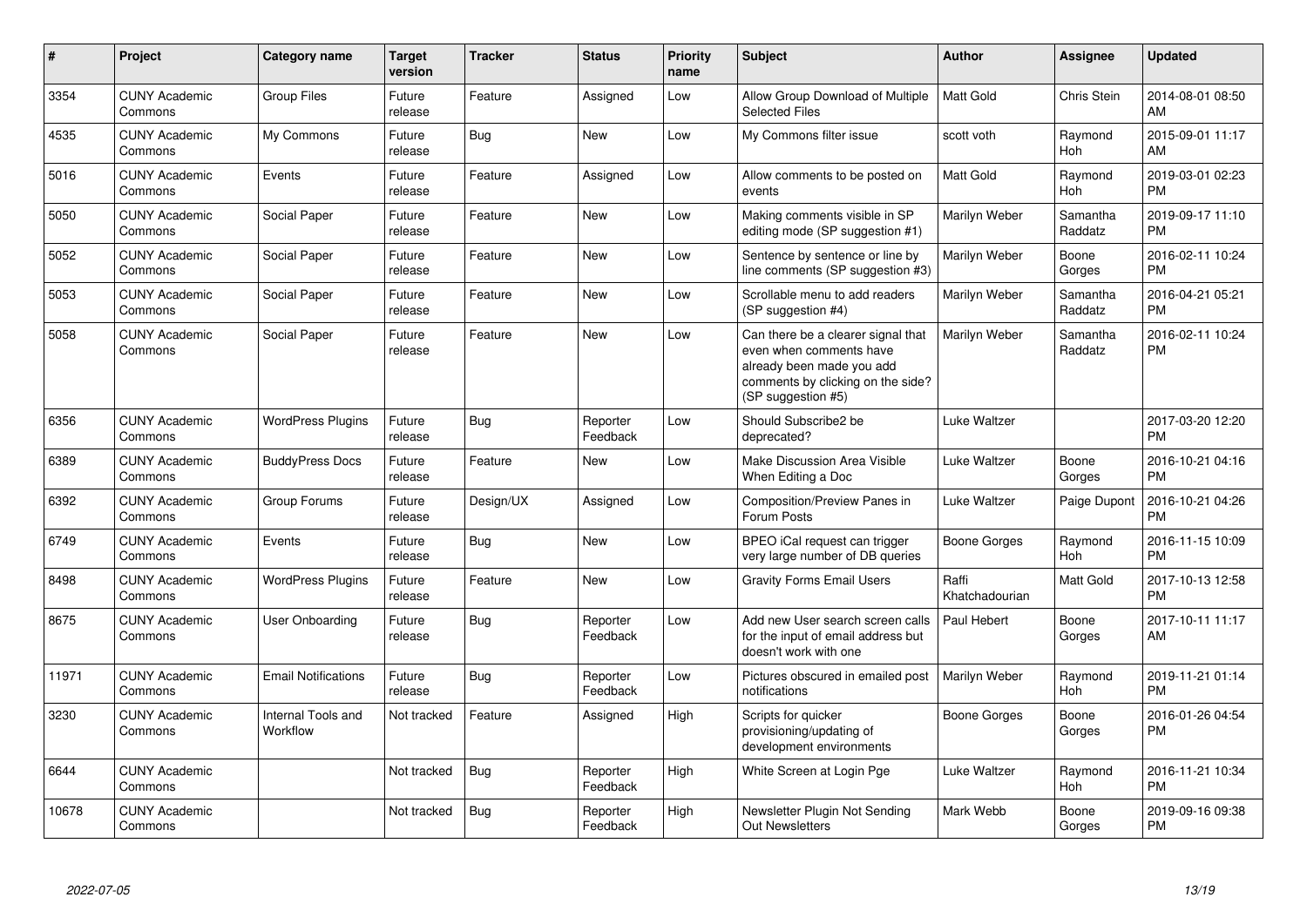| #    | <b>Project</b>                  | <b>Category name</b> | <b>Target</b><br>version | <b>Tracker</b> | <b>Status</b>        | <b>Priority</b><br>name | <b>Subject</b>                                                                                   | <b>Author</b>    | <b>Assignee</b>     | <b>Updated</b>                |
|------|---------------------------------|----------------------|--------------------------|----------------|----------------------|-------------------------|--------------------------------------------------------------------------------------------------|------------------|---------------------|-------------------------------|
| 636  | <b>CUNY Academic</b><br>Commons | WordPress (misc)     | Not tracked              | Support        | Assigned             | Normal                  | Create Lynda.com-like Table of<br><b>Contents for Prospective Tutorial</b><br><b>Screencasts</b> | <b>Matt Gold</b> | scott voth          | 2016-02-23 03:12<br>PM        |
| 2175 | <b>CUNY Academic</b><br>Commons | WordPress (misc)     | Not tracked              | Support        | Assigned             | Normal                  | Subscibe 2 vs. Jetpack<br>subscription options                                                   | local admin      | Matt Gold           | 2016-01-26 04:58<br><b>PM</b> |
| 2612 | <b>CUNY Academic</b><br>Commons |                      | Not tracked              | Publicity      | Assigned             | Normal                  | Pinterest site for the Commons                                                                   | local admin      | Sarah<br>Morgano    | 2016-03-04 11:19<br>AM        |
| 2666 | <b>CUNY Academic</b><br>Commons | About page           | Not tracked              | Documentation  | Assigned             | Normal                  | <b>Update About Text</b>                                                                         | Chris Stein      | Luke Waltzer        | 2016-03-04 11:19<br>AM        |
| 3369 | <b>CUNY Academic</b><br>Commons | Reply By Email       | Not tracked              | Outreach       | Hold                 | Normal                  | Release reply by email to WP<br>plugin directory                                                 | <b>Matt Gold</b> | Raymond<br>Hoh      | 2016-03-01 12:46<br><b>PM</b> |
| 3524 | <b>CUNY Academic</b><br>Commons | Documentation        | Not tracked              | Documentation  | Assigned             | Normal                  | Post describing all you can do<br>when starting up a new blog/group                              | <b>Matt Gold</b> | scott voth          | 2014-10-04 12:56<br><b>PM</b> |
| 3565 | <b>CUNY Academic</b><br>Commons | My Commons           | Not tracked              | Documentation  | New                  | Normal                  | Load Newest inconsistencies                                                                      | Chris Stein      | scott voth          | 2015-11-09 01:16<br><b>PM</b> |
| 3657 | <b>CUNY Academic</b><br>Commons | WordPress (misc)     | Not tracked              | Feature        | New                  | Normal                  | Create alert for GC email<br>addresses                                                           | <b>Matt Gold</b> | <b>Matt Gold</b>    | 2016-04-14 11:29<br><b>PM</b> |
| 4027 | <b>CUNY Academic</b><br>Commons | Commons In A Box     | Not tracked              | Design/UX      | Assigned             | Normal                  | Usability review of CBOX update<br>procedures                                                    | <b>Matt Gold</b> | Samantha<br>Raddatz | 2015-05-11 06:36<br><b>PM</b> |
| 4070 | <b>CUNY Academic</b><br>Commons | Analytics            | Not tracked              | Support        | Assigned             | Normal                  | Request for JITP site analytics                                                                  | Matt Gold        | Seth Persons        | 2016-02-23 03:09<br><b>PM</b> |
| 4235 | <b>CUNY Academic</b><br>Commons |                      | Not tracked              | Design/UX      | Assigned             | Normal                  | Explore user experience around<br>comments on forum topics vs docs                               | Matt Gold        | Samantha<br>Raddatz | 2015-07-21 10:23<br>AM        |
| 4972 | <b>CUNY Academic</b><br>Commons | Analytics            | Not tracked              | Bug            | <b>New</b>           | Normal                  | Newsletter Analytics                                                                             | Stephen Real     | Matt Gold           | 2015-12-09 12:54<br>PM        |
| 4986 | <b>CUNY Academic</b><br>Commons | ZenDesk              | Not tracked              | Support        | Assigned             | Normal                  | Prepare documentation for<br>Zendesk re web widget                                               | Matt Gold        | Samantha<br>Raddatz | 2016-02-25 03:09<br><b>PM</b> |
| 5298 | <b>CUNY Academic</b><br>Commons |                      | Not tracked              | Publicity      | New                  | Normal                  | Survey Pop-Up Text                                                                               | Samantha Raddatz | Samantha<br>Raddatz | 2016-03-22 12:27<br><b>PM</b> |
| 5317 | <b>CUNY Academic</b><br>Commons | Group Blogs          | Not tracked              | Bug            | Reporter<br>Feedback | Normal                  | Notifications of New Post Didn't<br>Come                                                         | Luke Waltzer     | Samantha<br>Raddatz | 2016-03-21 10:41<br><b>PM</b> |
| 5679 | <b>CUNY Academic</b><br>Commons | Analytics            | Not tracked              | Feature        | New                  | Normal                  | Logged In Users for GA                                                                           | Valerie Townsend | Valerie<br>Townsend | 2016-06-11 09:49<br>AM        |
| 6115 | <b>CUNY Academic</b><br>Commons | Publicity            | Not tracked              | Feature        | Assigned             | Normal                  | create digital signage for GC                                                                    | Matt Gold        | scott voth          | 2016-10-11 10:09<br><b>PM</b> |
| 6298 | <b>CUNY Academic</b><br>Commons | User Experience      | Not tracked              | Design/UX      | Assigned             | Normal                  | Examine data from survey                                                                         | <b>Matt Gold</b> | Margaret<br>Galvan  | 2016-10-14 12:16<br><b>PM</b> |
| 6665 | <b>CUNY Academic</b><br>Commons |                      | Not tracked              | Publicity      | <b>New</b>           | Normal                  | Dead Link in 1.10 announcement<br>post                                                           | Paige Dupont     | Stephen Real        | 2016-12-01 03:11<br>PM        |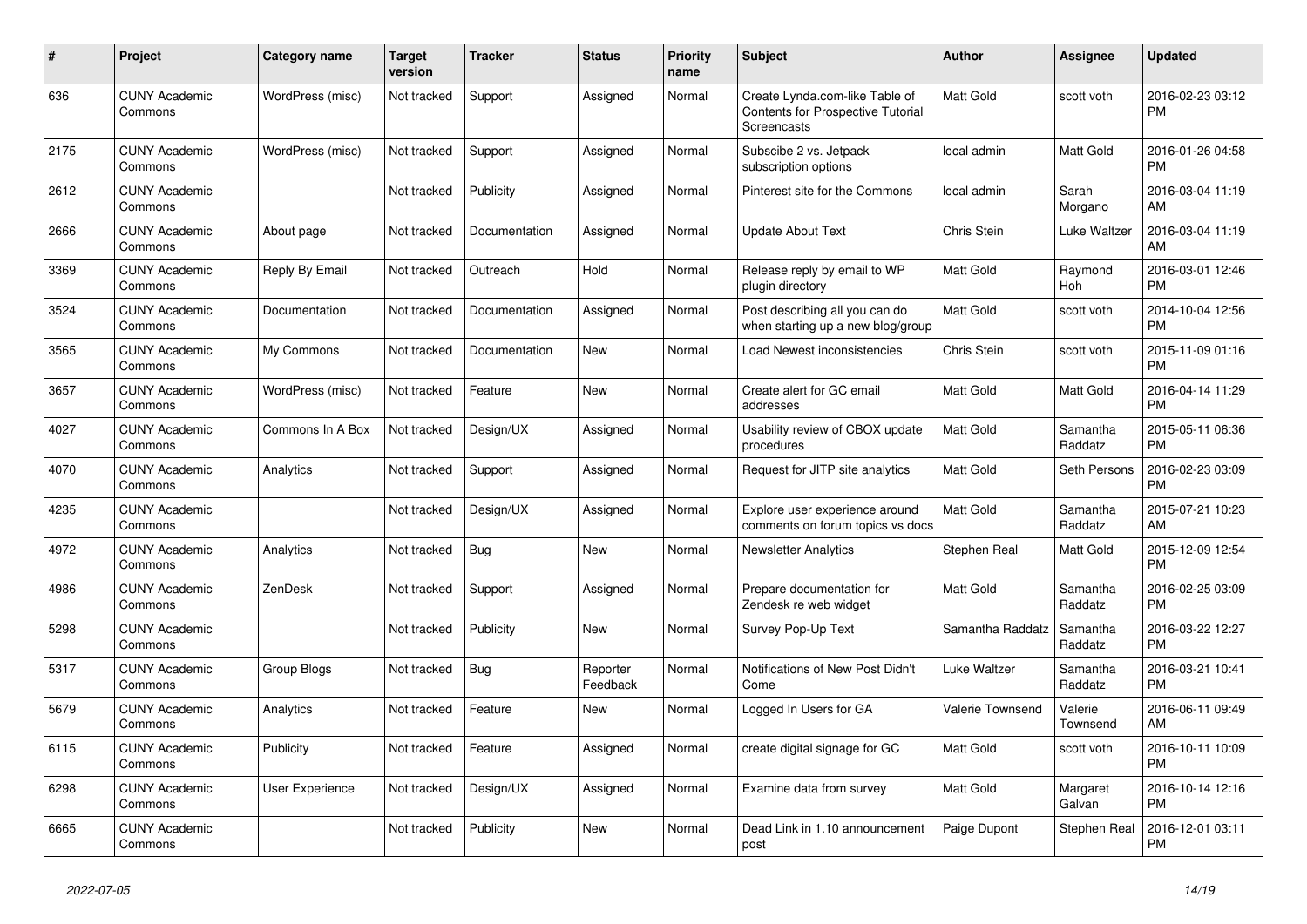| #    | Project                         | <b>Category name</b>     | <b>Target</b><br>version | <b>Tracker</b> | <b>Status</b>        | <b>Priority</b><br>name | <b>Subject</b>                                                                        | <b>Author</b>           | Assignee           | <b>Updated</b>                |
|------|---------------------------------|--------------------------|--------------------------|----------------|----------------------|-------------------------|---------------------------------------------------------------------------------------|-------------------------|--------------------|-------------------------------|
| 6671 | <b>CUNY Academic</b><br>Commons | Reply By Email           | Not tracked              | <b>Bug</b>     | Assigned             | Normal                  | "Post too often" RBE error<br>message                                                 | <b>Matt Gold</b>        | Raymond<br>Hoh     | 2016-11-11 09:55<br>AM        |
| 6995 | <b>CUNY Academic</b><br>Commons | Home Page                | Not tracked              | <b>Bug</b>     | Assigned             | Normal                  | member filter on homepage not<br>working                                              | <b>Matt Gold</b>        | Raymond<br>Hoh     | 2016-12-11 09:46<br><b>PM</b> |
| 7828 | <b>CUNY Academic</b><br>Commons |                          | Not tracked              | Feature        | Assigned             | Normal                  | Theme Assessment 2017                                                                 | Margaret Galvan         | Margaret<br>Galvan | 2017-05-02 10:41<br><b>PM</b> |
| 7928 | <b>CUNY Academic</b><br>Commons | Group Forums             | Not tracked              | <b>Bug</b>     | <b>New</b>           | Normal                  | Duplicate Forum post                                                                  | Luke Waltzer            | Raymond<br>Hoh     | 2017-04-11 09:27<br><b>PM</b> |
| 8440 | <b>CUNY Academic</b><br>Commons | Onboarding               | Not tracked              | Bug            | New                  | Normal                  | Create Test Email Accounts for<br><b>Onboarding Project</b>                           | Stephen Real            | Stephen Real       | 2017-08-01 09:49<br><b>PM</b> |
| 8607 | <b>CUNY Academic</b><br>Commons |                          | Not tracked              | Support        | New                  | Normal                  | Paypal?                                                                               | Marilyn Weber           | Matt Gold          | 2018-05-15 01:37<br><b>PM</b> |
| 8666 | <b>CUNY Academic</b><br>Commons | Teaching                 | Not tracked              | Documentation  | Assigned             | Normal                  | Create Teaching on the Commons<br>Resource Page                                       | <b>Matt Gold</b>        | Laurie Hurson      | 2019-09-23 03:16<br><b>PM</b> |
| 8837 | <b>CUNY Academic</b><br>Commons |                          | Not tracked              | Feature        | Assigned             | Normal                  | Create a form to request info from<br>people requesting premium<br>themes and plugins | <b>Matt Gold</b>        | Marilyn<br>Weber   | 2017-11-14 03:35<br><b>PM</b> |
| 8898 | <b>CUNY Academic</b><br>Commons | Social Paper             | Not tracked              | Feature        | Assigned             | Normal                  | Usage data on docs and social<br>paper                                                | <b>Matt Gold</b>        | Matt Gold          | 2017-11-16 11:32<br>AM        |
| 8902 | <b>CUNY Academic</b><br>Commons | Design                   | Not tracked              | Feature        | Assigned             | Normal                  | Report back on research on<br><b>BuddyPress themes</b>                                | Matt Gold               | Michael Smith      | 2017-11-10 12:31<br><b>PM</b> |
| 8976 | <b>CUNY Academic</b><br>Commons | Reply By Email           | Not tracked              | Feature        | Assigned             | Normal                  | Package RBE new topics posting?                                                       | <b>Matt Gold</b>        | Raymond<br>Hoh     | 2017-12-04 02:34<br><b>PM</b> |
| 8991 | <b>CUNY Academic</b><br>Commons | Reply By Email           | Not tracked              | Bug            | Hold                 | Normal                  | RBE duplicate email message<br>issue                                                  | <b>Matt Gold</b>        | Raymond<br>Hoh     | 2018-02-18 08:53<br><b>PM</b> |
| 9015 | <b>CUNY Academic</b><br>Commons | Groups (misc)            | Not tracked              | Outreach       | Assigned             | Normal                  | Email group admins the email<br>addresses of their groups                             | Matt Gold               | Matt Gold          | 2018-01-02 09:54<br>AM        |
| 9060 | <b>CUNY Academic</b><br>Commons | Commons In A Box         | Not tracked              | <b>Bug</b>     | Hold                 | Normal                  | Problems with CBox image library<br>upload                                            | Lisa Rhody              | Raymond<br>Hoh     | 2018-01-10 03:26<br><b>PM</b> |
| 9346 | <b>CUNY Academic</b><br>Commons | WordPress (misc)         | Not tracked              | Bug            | New                  | Normal                  | Clone cetls.bmcc.cuny.edu for<br>development                                          | Owen Roberts            | Raymond<br>Hoh     | 2018-03-06 05:35<br><b>PM</b> |
| 9420 | <b>CUNY Academic</b><br>Commons | cuny.is                  | Not tracked              | Feature        | New                  | Normal                  | Request for http://cuny.is/streams                                                    | Raffi<br>Khatchadourian | Marilyn<br>Weber   | 2018-04-02 10:08<br>AM        |
| 9515 | <b>CUNY Academic</b><br>Commons | <b>WordPress Plugins</b> | Not tracked              | Bug            | Reporter<br>Feedback | Normal                  | Text to Speech plugin - "More<br>Slowly" checkbox not working                         | scott voth              | Boone<br>Gorges    | 2018-06-13 02:26<br><b>PM</b> |
| 9643 | <b>CUNY Academic</b><br>Commons | Publicity                | Not tracked              | Feature        | <b>New</b>           | Normal                  | Create a page on the Commons<br>for logos etc.                                        | Stephen Real            | Stephen Real       | 2018-04-24 10:53<br>AM        |
| 9729 | <b>CUNY Academic</b><br>Commons | <b>SEO</b>               | Not tracked              | Support        | New                  | Normal                  | 503 Errors showing on<br>newlaborforum.cuny.edu                                       | Diane Krauthamer        | Raymond<br>Hoh     | 2018-05-22 04:48<br><b>PM</b> |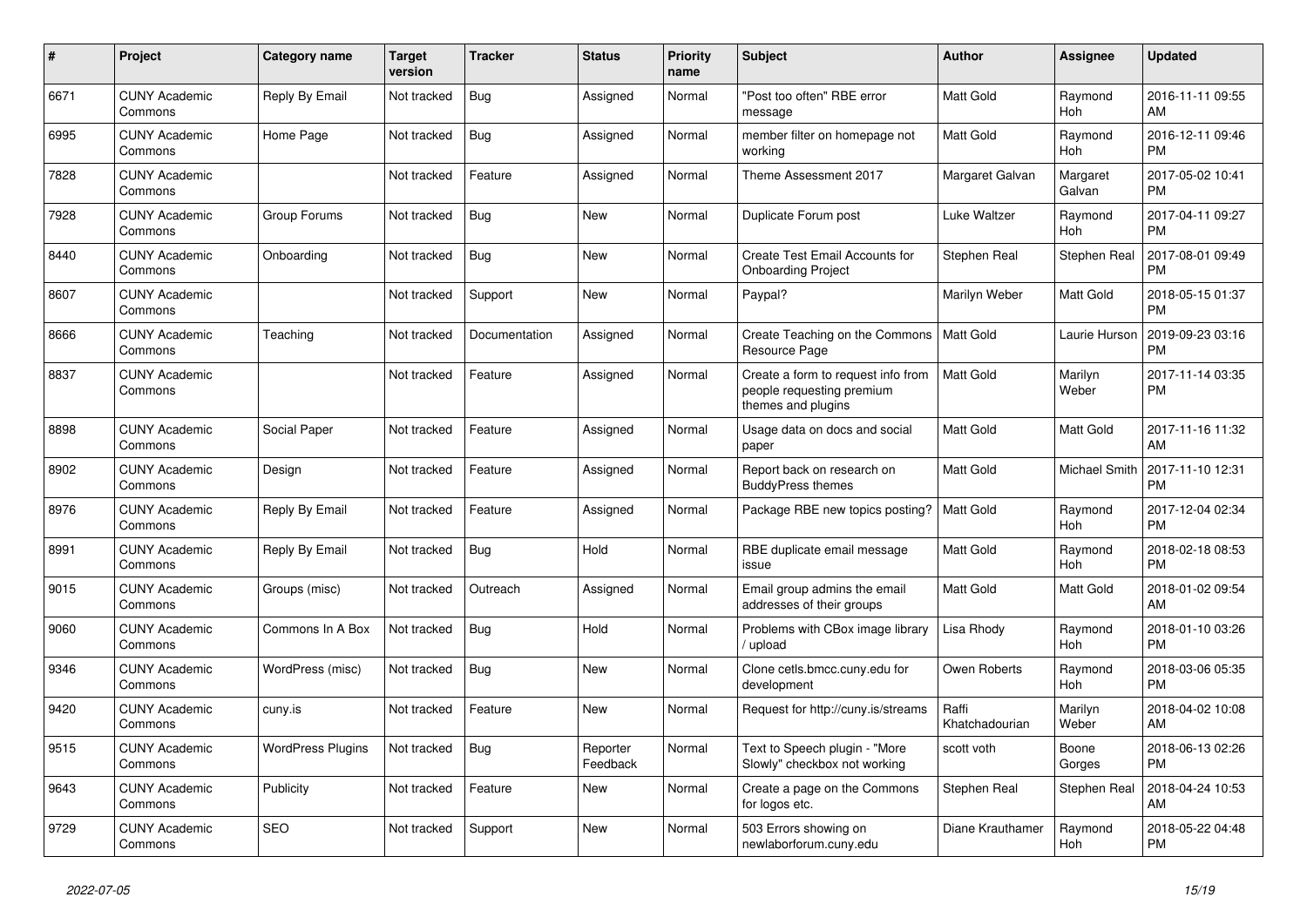| #     | Project                         | Category name              | <b>Target</b><br>version | <b>Tracker</b> | <b>Status</b>        | <b>Priority</b><br>name | <b>Subject</b>                                                                                                                               | <b>Author</b>           | Assignee           | <b>Updated</b>                |
|-------|---------------------------------|----------------------------|--------------------------|----------------|----------------------|-------------------------|----------------------------------------------------------------------------------------------------------------------------------------------|-------------------------|--------------------|-------------------------------|
| 9908  | <b>CUNY Academic</b><br>Commons |                            | Not tracked              | Feature        | <b>New</b>           | Normal                  | Is it possible to send email<br>updates to users (or an email<br>address not on the list) for only a<br>single page AFTER being<br>prompted? | <b>Michael Shields</b>  | scott voth         | 2018-06-11 01:34<br><b>PM</b> |
| 9941  | <b>CUNY Academic</b><br>Commons | Wiki                       | Not tracked              | Support        | Assigned             | Normal                  | Wiki functionality                                                                                                                           | <b>Matt Gold</b>        | Boone<br>Gorges    | 2018-06-26 10:57<br>AM        |
| 9979  | <b>CUNY Academic</b><br>Commons | <b>Email Notifications</b> | Not tracked              | Bug            | Reporter<br>Feedback | Normal                  | Reports of slow email activation<br>emails                                                                                                   | Matt Gold               | Boone<br>Gorges    | 2018-08-29 09:40<br><b>PM</b> |
| 10040 | <b>CUNY Academic</b><br>Commons | WordPress (misc)           | Not tracked              | Bug            | Reporter<br>Feedback | Normal                  | User doesn't see full list of themes                                                                                                         | <b>Matt Gold</b>        | Boone<br>Gorges    | 2018-07-25 10:12<br>AM        |
| 10262 | <b>CUNY Academic</b><br>Commons |                            | Not tracked              | Bug            | Reporter<br>Feedback | Normal                  | Newsletter Plugin: Broken Image<br>at Bottom of All Newsletters                                                                              | Mark Webb               | Raymond<br>Hoh     | 2018-08-30 05:17<br><b>PM</b> |
| 10273 | <b>CUNY Academic</b><br>Commons | Registration               | Not tracked              | Support        | Reporter<br>Feedback | Normal                  | users combining CF and campus<br>address                                                                                                     | Marilyn Weber           |                    | 2019-09-18 10:58<br>AM        |
| 10657 | <b>CUNY Academic</b><br>Commons |                            | Not tracked              | Support        | Reporter<br>Feedback | Normal                  | child theme problems                                                                                                                         | Marilyn Weber           |                    | 2018-11-08 01:19<br><b>PM</b> |
| 10769 | <b>CUNY Academic</b><br>Commons | <b>WordPress Themes</b>    | Not tracked              | Bug            | Reporter<br>Feedback | Normal                  | 2011 Theme Sidebar                                                                                                                           | Mark Webb               |                    | 2018-12-04 04:09<br><b>PM</b> |
| 10794 | <b>CUNY Academic</b><br>Commons | Performance                | Not tracked              | Bug            | New                  | Normal                  | Memcached connection<br>occasionally breaks                                                                                                  | <b>Boone Gorges</b>     | Boone<br>Gorges    | 2018-12-06 03:30<br><b>PM</b> |
| 10839 | <b>CUNY Academic</b><br>Commons | About page                 | Not tracked              | Support        | <b>New</b>           | Normal                  | <b>Mission Statement Needs</b><br>Revision                                                                                                   | scott voth              | Matt Gold          | 2018-12-26 10:58<br>AM        |
| 10982 | <b>CUNY Academic</b><br>Commons | Domain Mapping             | Not tracked              | Support        | Reporter<br>Feedback | Normal                  | <b>CNAME</b> question                                                                                                                        | scott voth              |                    | 2019-01-22 04:29<br><b>PM</b> |
| 11077 | <b>CUNY Academic</b><br>Commons | Events                     | Not tracked              | Feature        | Reporter<br>Feedback | Normal                  | Show event category description<br>in event list view                                                                                        | Raffi<br>Khatchadourian |                    | 2019-02-12 10:38<br><b>PM</b> |
| 11120 | <b>CUNY Academic</b><br>Commons | <b>WordPress Plugins</b>   | Not tracked              | Bug            | Reporter<br>Feedback | Normal                  | Events Manager Events Not<br>Showing Up                                                                                                      | Mark Webb               |                    | 2019-02-27 04:10<br><b>PM</b> |
| 11149 | <b>CUNY Academic</b><br>Commons |                            | Not tracked              | Support        | Reporter<br>Feedback | Normal                  | comments getting blocked                                                                                                                     | Marilyn Weber           | Raymond<br>Hoh     | 2019-03-26 11:40<br>AM        |
| 11386 | <b>CUNY Academic</b><br>Commons | WordPress - Media          | Not tracked              | Support        | Reporter<br>Feedback | Normal                  | disappearing images                                                                                                                          | scott voth              | Boone<br>Gorges    | 2019-05-14 10:32<br>AM        |
| 11393 | <b>CUNY Academic</b><br>Commons |                            | Not tracked Publicity    |                | New                  | Normal                  | After 1.15 release, ceate a hero<br>slide and post about adding a site<br>to a group                                                         | scott voth              | Patrick<br>Sweeney | 2019-05-14 10:32<br>AM        |
| 11415 | <b>CUNY Academic</b><br>Commons | <b>WordPress Plugins</b>   | Not tracked              | Bug            | Reporter<br>Feedback | Normal                  | <b>Blog Subscriptions in Jetpack</b>                                                                                                         | Laurie Hurson           |                    | 2019-05-14 10:34<br>AM        |
| 11449 | <b>CUNY Academic</b><br>Commons | WordPress - Media          | Not tracked              | Support        | Reporter<br>Feedback | Normal                  | Cloning Media Library for JITP<br>from Staging to Production Site                                                                            | Patrick DeDauw          | Boone<br>Gorges    | 2019-05-13 12:00<br><b>PM</b> |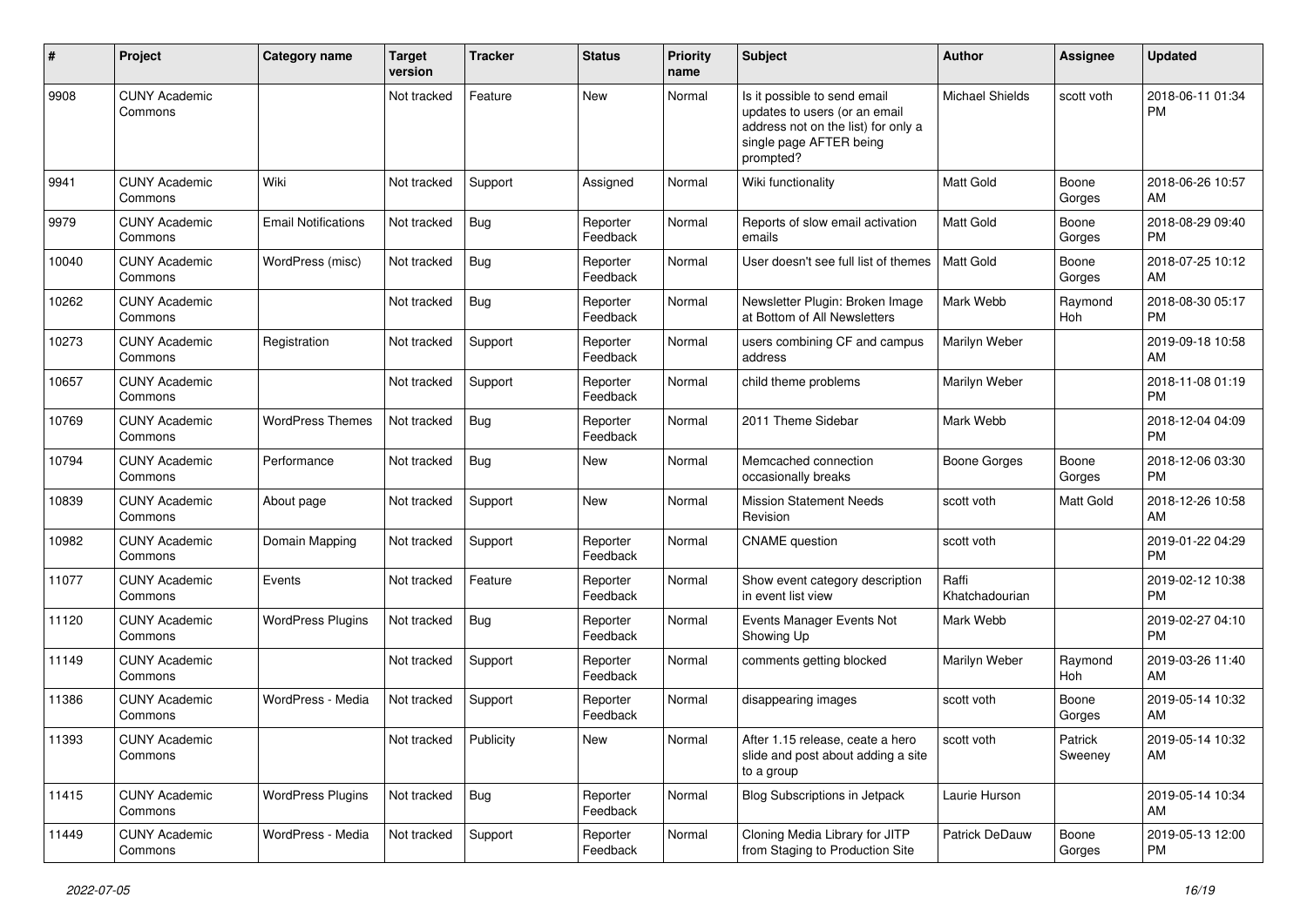| #     | Project                         | <b>Category name</b>      | <b>Target</b><br>version | <b>Tracker</b> | <b>Status</b>        | <b>Priority</b><br>name | <b>Subject</b>                                                                                | Author              | <b>Assignee</b> | <b>Updated</b>                |
|-------|---------------------------------|---------------------------|--------------------------|----------------|----------------------|-------------------------|-----------------------------------------------------------------------------------------------|---------------------|-----------------|-------------------------------|
| 11493 | <b>CUNY Academic</b><br>Commons | Domain Mapping            | Not tracked              | Support        | Reporter<br>Feedback | Normal                  | Domain Mapping Request - Talia<br>Schaffer                                                    | scott voth          | Matt Gold       | 2019-08-06 08:39<br>AM        |
| 11509 | <b>CUNY Academic</b><br>Commons |                           | Not tracked              | Support        | Reporter<br>Feedback | Normal                  | deleted Page causing a Menu<br>problem?                                                       | Marilyn Weber       |                 | 2019-06-04 09:54<br>AM        |
| 11517 | <b>CUNY Academic</b><br>Commons |                           | Not tracked              | Feature        | Assigned             | Normal                  | wp-accessibility plugin should not<br>strip 'target="_blank" by default                       | <b>Boone Gorges</b> | Laurie Hurson   | 2019-09-24 09:57<br>AM        |
| 11519 | <b>CUNY Academic</b><br>Commons |                           | Not tracked              | Support        | Assigned             | Normal                  | comment option not appearing                                                                  | Marilyn Weber       |                 | 2019-09-24 10:28<br>AM        |
| 11545 | <b>CUNY Academic</b><br>Commons | <b>WordPress Plugins</b>  | Not tracked              | Support        | New                  | Normal                  | Twitter searches in WordPress                                                                 | Gina Cherry         | Matt Gold       | 2019-09-23 01:03<br><b>PM</b> |
| 11556 | <b>CUNY Academic</b><br>Commons | Courses                   | Not tracked              | Bug            | Reporter<br>Feedback | Normal                  | Instructor name given in course<br>listing                                                    | Tom Harbison        |                 | 2019-06-25 04:12<br><b>PM</b> |
| 11624 | <b>CUNY Academic</b><br>Commons | WordPress (misc)          | Not tracked              | Support        | New                  | Normal                  | Change pages into posts or swap<br>database for a Commons site?                               | Stephen Klein       | Raymond<br>Hoh  | 2019-07-09 11:04<br>AM        |
| 11771 | <b>CUNY Academic</b><br>Commons |                           | Not tracked              | Support        | Reporter<br>Feedback | Normal                  | post displays in sections                                                                     | Marilyn Weber       |                 | 2019-08-20 10:34<br>AM        |
| 11787 | <b>CUNY Academic</b><br>Commons |                           | Not tracked              | Support        | Reporter<br>Feedback | Normal                  | automated comments notifications<br>on ZenDesk                                                | Marilyn Weber       |                 | 2019-08-26 06:18<br><b>PM</b> |
| 11848 | <b>CUNY Academic</b><br>Commons |                           | Not tracked              | Support        | Hold                 | Normal                  | a Dean of Faculty wants to share<br>a large file                                              | Marilyn Weber       |                 | 2019-09-24 08:44<br>AM        |
| 11879 | <b>CUNY Academic</b><br>Commons |                           | Not tracked              | Bug            | New                  | Normal                  | Hypothesis comments appearing<br>on multiple, different pdfs across<br>blogs                  | Laurie Hurson       | Laurie Hurson   | 2019-09-19 02:39<br><b>PM</b> |
| 11883 | <b>CUNY Academic</b><br>Commons | Help/Codex                | Not tracked              | Support        | New                  | Normal                  | Need Embedding Help Page<br>Update (Tableau)                                                  | Anthony Wheeler     | scott voth      | 2019-09-24 08:49<br>AM        |
| 12004 | <b>CUNY Academic</b><br>Commons |                           | Not tracked              | Support        | Reporter<br>Feedback | Normal                  | Notifications for spam blog<br>comments                                                       | Gina Cherry         | Raymond<br>Hoh  | 2019-11-01 12:05<br><b>PM</b> |
| 12198 | <b>CUNY Academic</b><br>Commons |                           | Not tracked              | Bug            | Reporter<br>Feedback | Normal                  | Duplicate listing in My Sites                                                                 | Tom Harbison        |                 | 2019-12-09 05:50<br><b>PM</b> |
| 12247 | <b>CUNY Academic</b><br>Commons | Publicity                 | Not tracked              | Support        | New                  | Normal                  | Screenshot of First Commons<br>Homepage                                                       | scott voth          | scott voth      | 2020-01-14 12:08<br><b>PM</b> |
| 12328 | <b>CUNY Academic</b><br>Commons |                           | Not tracked              | Support        | New                  | Normal                  | Sign up Code for Non-CUNY<br>Faculty                                                          | Laurie Hurson       |                 | 2020-01-28 10:25<br>AM        |
| 12350 | <b>CUNY Academic</b><br>Commons | <b>Blogs (BuddyPress)</b> | Not tracked              | Support        | Reporter<br>Feedback | Normal                  | URL creation problem                                                                          | Marilyn Weber       |                 | 2020-02-03 11:27<br>AM        |
| 12352 | <b>CUNY Academic</b><br>Commons |                           | Not tracked              | Support        | New                  | Normal                  | "posts list" page builder block<br>option                                                     | Marilyn Weber       |                 | 2020-02-03 01:29<br><b>PM</b> |
| 12360 | <b>CUNY Academic</b><br>Commons | <b>WordPress Themes</b>   | Not tracked              | <b>Bug</b>     | Reporter<br>Feedback | Normal                  | site just says "DANTE We are<br>currently in maintenance mode,<br>please check back shortly." | Marilyn Weber       |                 | 2020-02-04 12:13<br><b>PM</b> |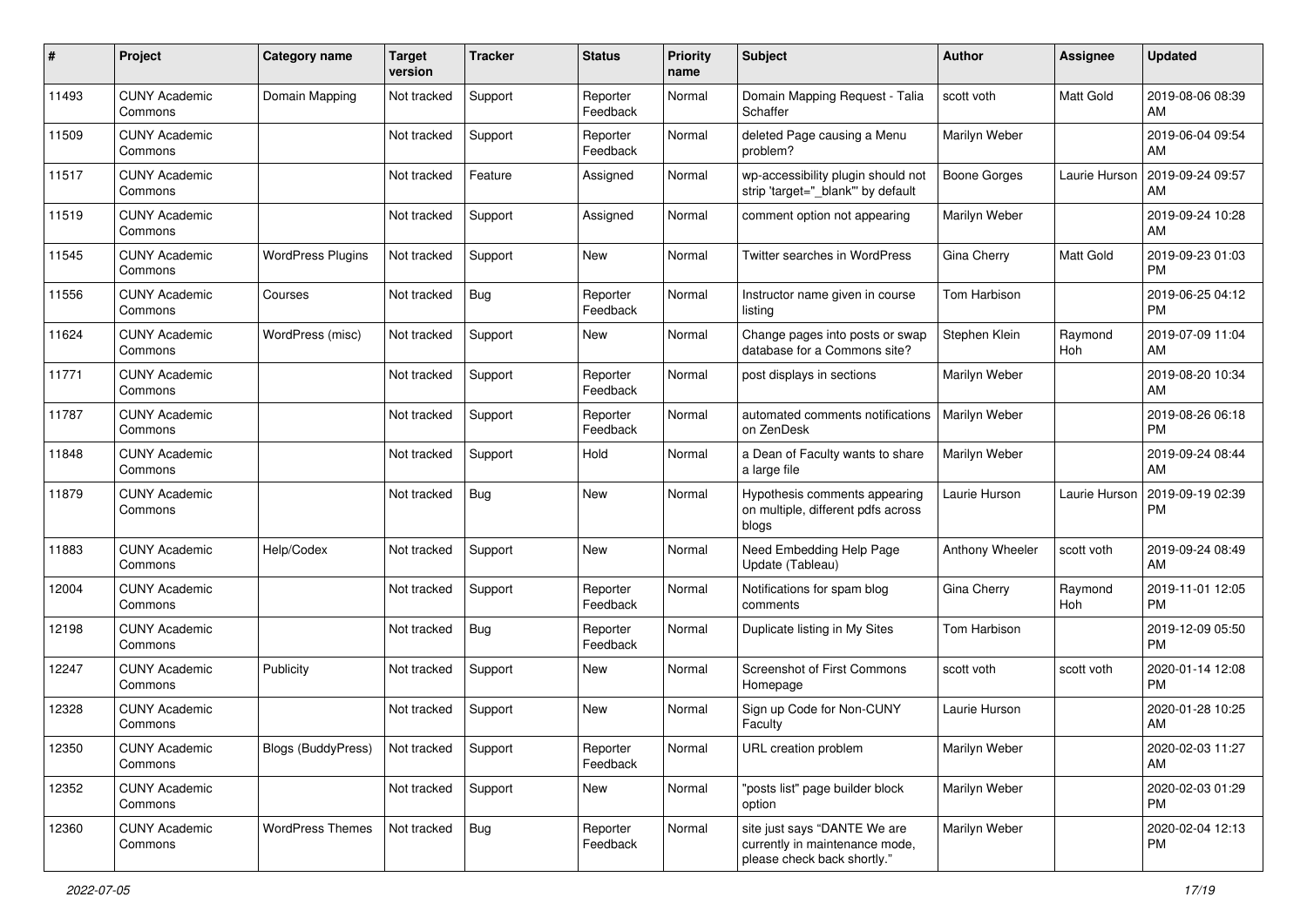| #     | Project                         | Category name            | Target<br>version | <b>Tracker</b> | <b>Status</b>        | <b>Priority</b><br>name | <b>Subject</b>                                                   | <b>Author</b>        | <b>Assignee</b>    | <b>Updated</b>                |
|-------|---------------------------------|--------------------------|-------------------|----------------|----------------------|-------------------------|------------------------------------------------------------------|----------------------|--------------------|-------------------------------|
| 12382 | <b>CUNY Academic</b><br>Commons | Membership               | Not tracked       | Support        | <b>New</b>           | Normal                  | Email request change                                             | Marilyn Weber        | Marilyn<br>Weber   | 2020-02-06 12:56<br><b>PM</b> |
| 12392 | <b>CUNY Academic</b><br>Commons | Help/Codex               | Not tracked       | Documentation  | New                  | Normal                  | <b>Updates to Common Commons</b><br>Questions on Help Page       | scott voth           | Margaret<br>Galvan | 2020-02-11 10:53<br>AM        |
| 12436 | <b>CUNY Academic</b><br>Commons |                          | Not tracked       | <b>Bug</b>     | Assigned             | Normal                  | Nightly system downtime                                          | Boone Gorges         |                    | 2020-08-01 09:30<br>AM        |
| 12438 | <b>CUNY Academic</b><br>Commons | Courses                  | Not tracked       | Bug            | <b>New</b>           | Normal                  | Site appearing twice                                             | Laurie Hurson        | Boone<br>Gorges    | 2020-02-18 01:34<br><b>PM</b> |
| 12484 | <b>CUNY Academic</b><br>Commons |                          | Not tracked       | Support        | Reporter<br>Feedback | Normal                  | Sign up Code for COIL Course<br>starting in March                | Laurie Hurson        | Matt Gold          | 2020-03-02 02:26<br><b>PM</b> |
| 12741 | <b>CUNY Academic</b><br>Commons | <b>WordPress Plugins</b> | Not tracked       | Support        | Reporter<br>Feedback | Normal                  | Tableau Public Viz Block                                         | Marilyn Weber        | Raymond<br>Hoh     | 2020-05-12 11:00<br>AM        |
| 12911 | <b>CUNY Academic</b><br>Commons |                          | Not tracked       | Feature        | <b>New</b>           | Normal                  | Block access to xmlrpc.php based<br>on User-Agent                | <b>Boone Gorges</b>  | Boone<br>Gorges    | 2020-06-09 05:12<br><b>PM</b> |
| 13034 | <b>CUNY Academic</b><br>Commons |                          | Not tracked       | Support        | Reporter<br>Feedback | Normal                  | a site is asking people to join the<br>Commons to get a download | Marilyn Weber        |                    | 2020-07-12 07:23<br>AM        |
| 13255 | <b>CUNY Academic</b><br>Commons |                          | Not tracked       | Support        | Reporter<br>Feedback | Normal                  | Accessibility problems                                           | Marilyn Weber        |                    | 2020-09-01 05:48<br><b>PM</b> |
| 13286 | <b>CUNY Academic</b><br>Commons |                          | Not tracked       | Support        | <b>New</b>           | Normal                  | problem connecting with<br>WordPress app                         | Marilyn Weber        | Raymond<br>Hoh     | 2020-09-08 11:16<br>AM        |
| 13328 | <b>CUNY Academic</b><br>Commons | Group Forums             | Not tracked       | <b>Bug</b>     | Reporter<br>Feedback | Normal                  | cross-posting in two related<br>groups                           | Marilyn Weber        | Raymond<br>Hoh     | 2020-09-15 10:39<br><b>PM</b> |
| 13430 | <b>CUNY Academic</b><br>Commons | Reply By Email           | Not tracked       | Bug            | <b>New</b>           | Normal                  | Delay in RBE                                                     | Luke Waltzer         | Raymond<br>Hoh     | 2020-10-13 11:16<br>AM        |
| 13949 | <b>CUNY Academic</b><br>Commons |                          | Not tracked       | Bug            | New                  | Normal                  | Continued debugging of runaway<br>MySQL connections              | <b>Matt Gold</b>     | Boone<br>Gorges    | 2021-09-14 10:42<br>AM        |
| 13975 | <b>CUNY Academic</b><br>Commons | Social Paper             | Not tracked       | Support        | Reporter<br>Feedback | Normal                  | can't approve comments on Social<br>Paper paper                  | <b>Marilyn Weber</b> |                    | 2021-02-12 09:33<br>AM        |
| 14074 | <b>CUNY Academic</b><br>Commons | WordPress (misc)         | Not tracked       | Support        | Reporter<br>Feedback | Normal                  | page password protection problem                                 | Marilyn Weber        |                    | 2021-03-02 11:03<br>AM        |
| 14394 | <b>CUNY Academic</b><br>Commons |                          | Not tracked       | Feature        | New                  | Normal                  | Commons News Site - redesign                                     | scott voth           | scott voth         | 2021-09-14 10:46<br>AM        |
| 14398 | <b>CUNY Academic</b><br>Commons |                          | Not tracked       | Support        | Reporter<br>Feedback | Normal                  | Events plug-in notification problem   Marilyn Weber              |                      |                    | 2021-05-11 11:21<br>AM        |
| 14475 | <b>CUNY Academic</b><br>Commons |                          | Not tracked       | Publicity      | New                  | Normal                  | OER Showcase Page                                                | Laurie Hurson        | Laurie Hurson      | 2021-09-14 10:46<br>AM        |
| 14483 | <b>CUNY Academic</b><br>Commons | WordPress - Media        | Not tracked       | <b>Bug</b>     | Reporter<br>Feedback | Normal                  | Wordpress PDF Embed Stopped<br>Working after JITP Media Clone    | Patrick DeDauw       | Boone<br>Gorges    | 2021-05-20 01:51<br><b>PM</b> |